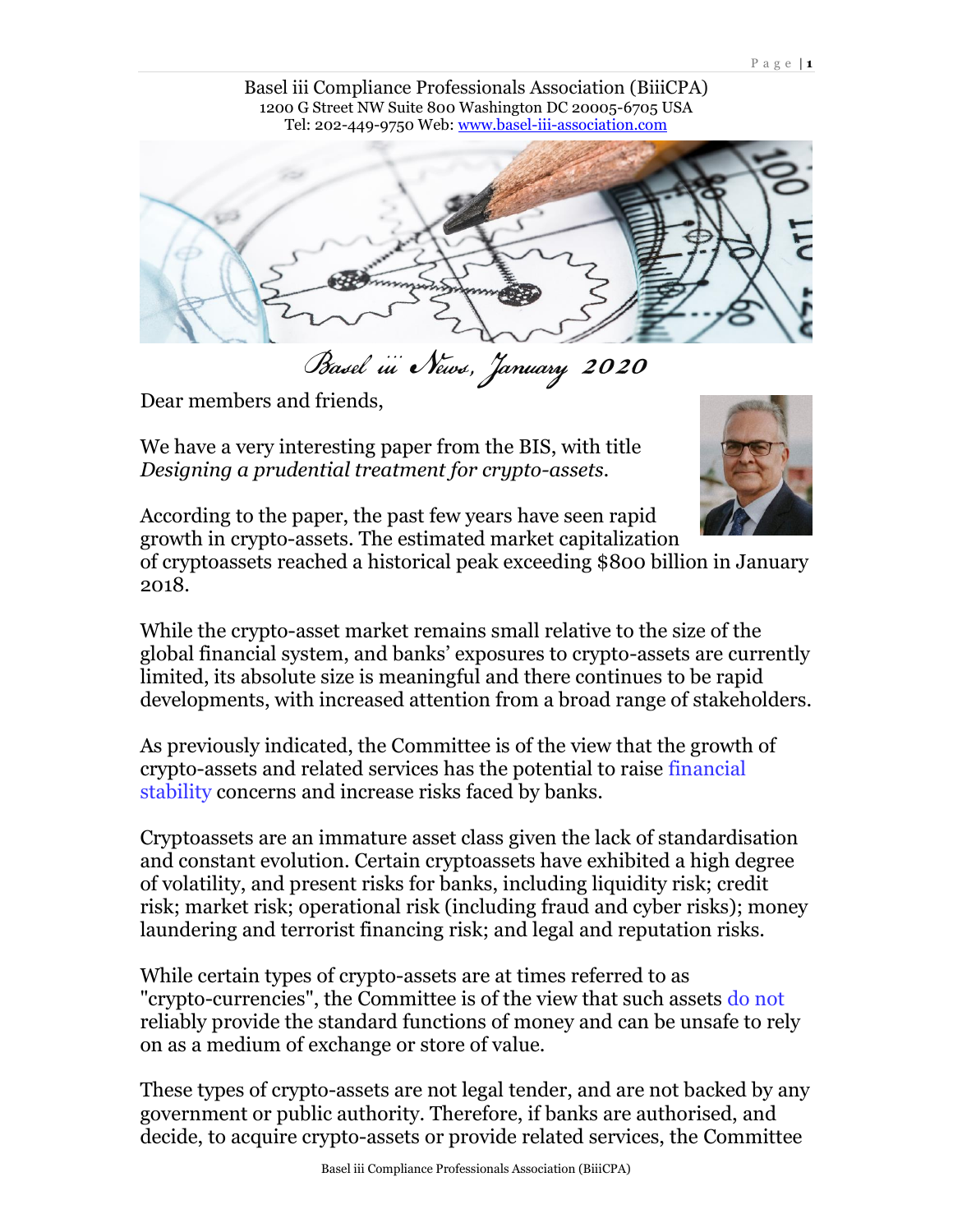is of the view that banks should apply a conservative prudential treatment to such exposures, especially for high-risk crypto-assets.

To that end, the Committee is publishing this discussion paper to seek the views of stakeholders on a range of issues related to the prudential regulatory treatment of crypto-assets, including:

(i) the features and risk characteristics of crypto-assets that should inform the design of a prudential treatment for banks' crypto-asset exposures; and

(ii) general principles and considerations to guide the design of a prudential treatment of banks' exposures to crypto-assets, including an illustrative example of potential capital and liquidity requirements for exposures to high-risk crypto-assets.

There have been recent initiatives related to some types of crypto-assets. For example, some initiatives seek to reduce the volatility exhibited to date by anchoring crypto-assets to a reference asset.

Other initiatives include redemption or repurchase assurances by a legal entity. These crypto-assets are sometimes referred to as 'stablecoins', although the stability of such assets has yet to be tested completely.

The scope of stablecoin initiatives vary, with some focusing on intragroup or interbank payment systems, while others seek to target a broader audience, including consumers globally.

While many of these types of crypto-assets have yet to become operational in practice, some may have the potential to become systemically important.

The Committee is of the view that these types of crypto-assets warrant further assessment and elaboration before specifying a prudential treatment. A separate initiative relates to central bank digital currencies, where many central banks are continuing to look at the implications of this potential type of central bank money.

Such forms of digital currencies are outside the scope of this discussion paper. The responses to this paper will inform the Committee's development of a prudential treatment for crypto-assets at large, including for crypto-assets that are issued by regulated financial institutions, or that make use of stabilisation tools.

The Committee is continuing to assess the appropriate prudential treatment for such types of crypto-assets, and will consult on any specific measures.

Basel iii Compliance Professionals Association (BiiiCPA) To read more:<https://www.bis.org/bcbs/publ/d490.pdf>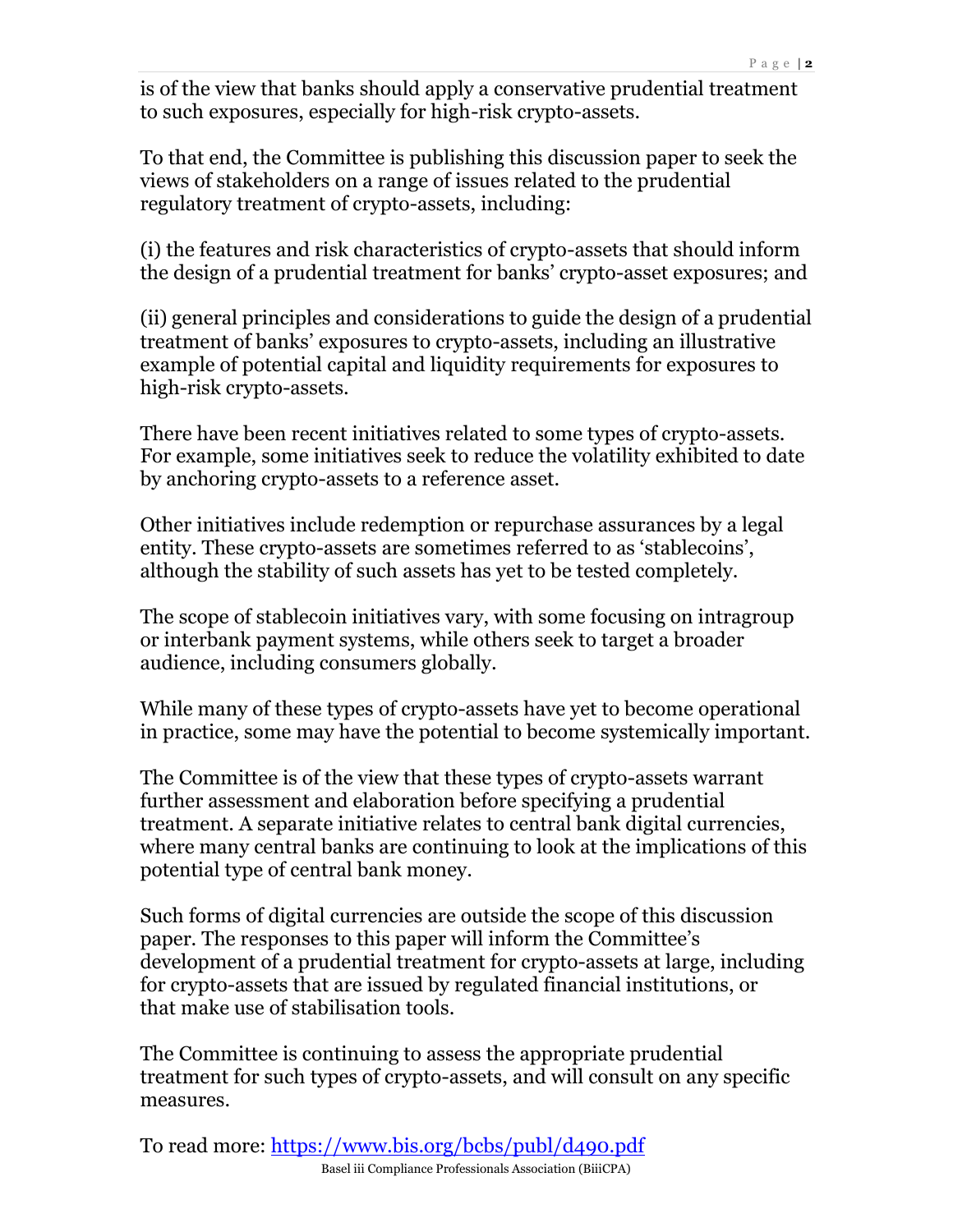# BIS expands membership and collaboration



The Bank for International Settlements (BIS) is to expand its central bank membership base and to increase collaboration in its work as a forum for international cooperation and as a hub for central banks and other financial authorities.

The BIS Board of Directors has decided to invite the central banks of Kuwait, Morocco and Vietnam to become members of the BIS. This is the first such expansion since 2011 and will take the number of members to 63.

Jens Weidmann, Chair of the BIS Board, welcomed the expansion and said: "Reviewing membership at regular intervals ensures that the membership base remains in keeping with the Bank's global profile and its mandate to promote global monetary and financial stability."

Also convening in Basel, the Global Economy Meeting (GEM) agreed to expand the membership of two of the central bank committees based at the BIS, the Committee on the Global Financial System (CGFS) and the Markets Committee.

The CGFS, a central bank forum for monitoring and analysing broad financial system issues, will invite Argentina, Russia, Saudi Arabia, South Africa and Thailand to join. This will take the number of central bank members to 28.

The Markets Committee, which monitors financial market developments, will invite Indonesia, Malaysia, Russia, South Africa and Turkey to join. This will take the number of central bank members to 27.

GEM Chair Mark Carney said that, following the expansion, emerging market economies (EMEs) would make up about two fifths of the membership of each committee.

"In the last decade, EMEs have become much larger and ever more connected to the global financial system. Having a representative range of views on financial market and monetary matters will benefit the citizens of EMEs and advanced economies alike," he said.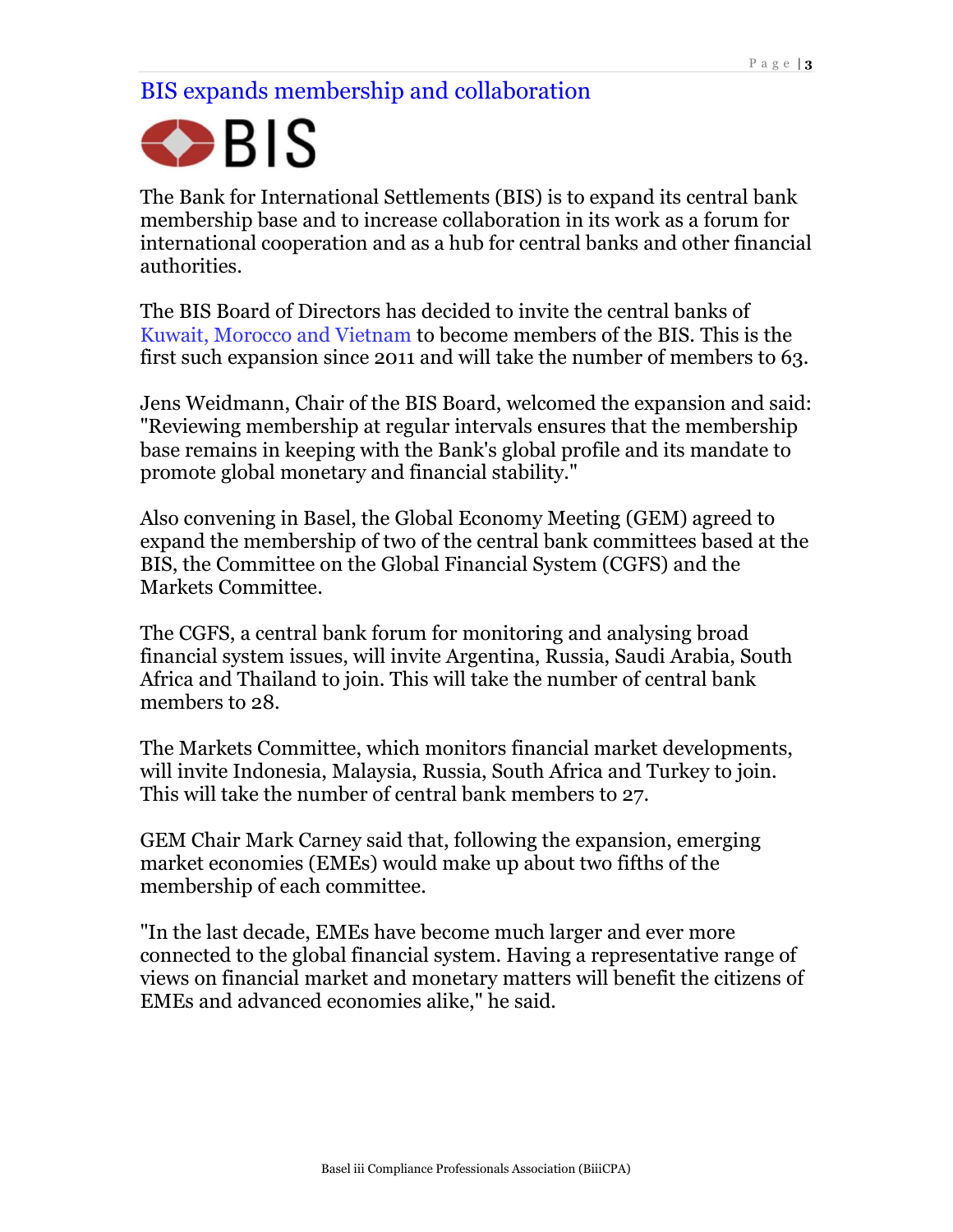#### US regulations and approaches to cryptocurrencies

Michael Held, Executive Vice President of the Legal Group of the Federal Reserve Bank of New York, at the BIS Central Bank Legal Experts' Meeting, Basel.



Thank you, Diego, for "volunteering" me to speak about digital currencies a field in which I count myself as very much a trainee, not an expert. Today I will focus on the U.S. regulatory landscape for digital currencies, in particular on digital currencies issued by private organizations that are intended to be used like money.

As always, the views I express are my own, not necessarily those of the Federal Reserve Bank of New York or the Federal Reserve System.

Policy makers and regulators in the United States, to date, have not developed an overarching framework for regulating private digital currencies.

The field has been seen as too new for a comprehensive regulatory response. To be sure, the digital nature of new private currencies will raise challenges to which policy makers must respond.

In my view, however, we spend so much time wrestling with the novelty of digital currencies that we forget that private currency is nothing new.

The theme of my talk today is accordingly best encapsulated by a quote that is attributed—perhaps wrongly—to Mark Twain: "History may not repeat itself, but it does rhyme."

#### The Past Is Not Dead. It Isn't Even Past

So, let's take a little walk through the history of privately-issued currency. We begin in Michigan in 1837, when the state legislature passed the first "free" banking law in the United States.

Upon commencing business, free banks could issue banknotes—that is, private currencies—that were redeemable in specie—gold or silver. These banknotes were transferable debt backed by the general creditworthiness of the bank that issued them, plus assets like bonds and mortgages on real estate, and for a brief time, personal guarantees.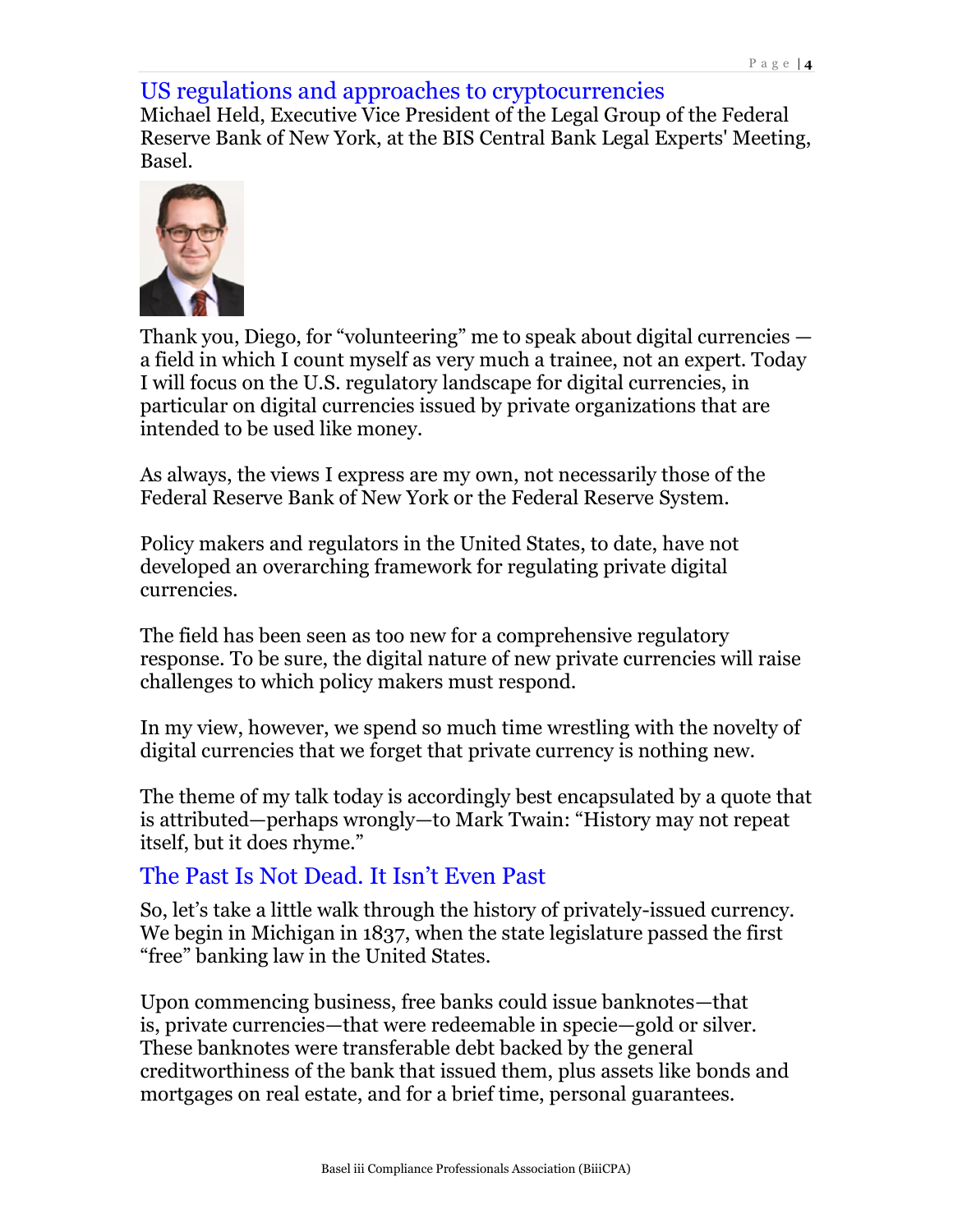The statute permitted bank organizers to establish a bank by filing an application with the local county treasurer and county clerk. They did not need approval from the state banking commissioner. (At the time, the United States had no federal banking supervisor. Indeed, the "free banking" era generally begins with Congress's failure to recommission the Second Bank of the United States before its charter expired in 1836, and ends with the passage of the National Bank Act in 1863).

The result, predictably, was chaotic. The state banking commissioner was unsure of how many banks had even been established.

Some banks in Michigan were established with the intent to issue banknotes but without the intent to ever redeem them.

By 1839 almost the entire system had collapsed. After closing down one bank in Michigan, the commissioner found shards of window glass, lead, and nails where he should have found gold and silver coin.

Some of these free banks became known as "wildcat" banks. They set up offices in remote areas—where only the wildcats roamed—making it difficult to redeem notes for specie.

To read more: <https://www.bis.org/review/r191212d.pdf>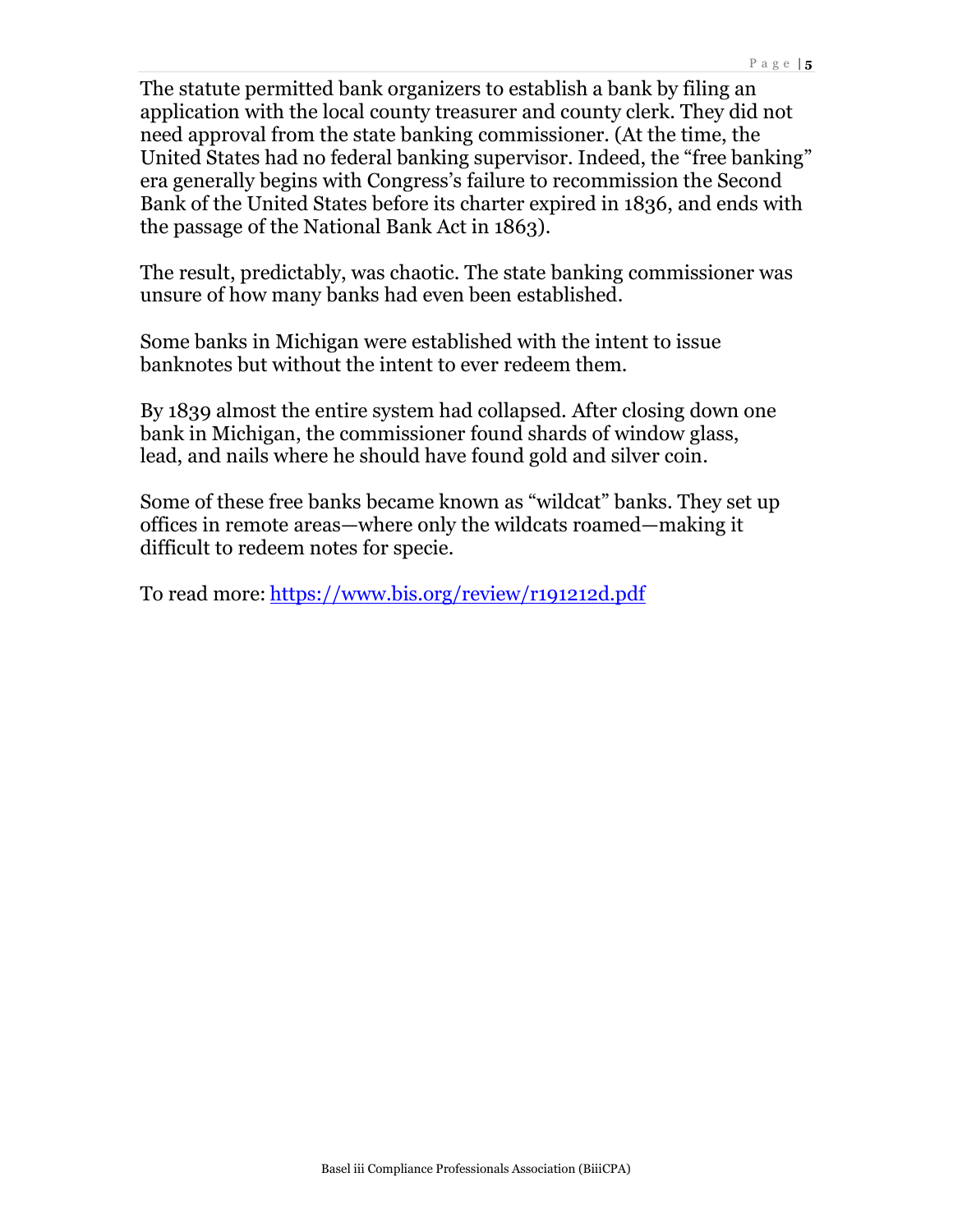### A framework for all seasons?

Mark Carney, Governor of the Bank of England, at the Bank of England Research Workshop on "The Future of Inflation Targeting", London, 9 January 2020.



Introduction

Following a chequered history of high and volatile inflation in the post-war era, the UK finally found monetary success as an early adopter of inflation targeting in 1992.

The UK's current regime, launched in 1997, delegated operational independence for setting monetary policy to the Bank of England and included many institutional innovations that have stood the test of time – most notably a Monetary Policy Committee with a mix of internal and external members; transparent, independent voting; and a clear accountability framework.

Since operational independence for inflation targeting was delegated to the MPC, there have been a raft of improvements, both large and small.

Transparency has steadily increased with initiatives ranging from publishing detailed assumptions underlying forecasts ex ante to assessing forecast accuracy ex post as well as the simultaneous release of Monetary Policy Summaries, Minutes, and Inflation Reports.

More recently, the MPC has introduced layered communications, with simpler, more accessible language and graphics to reach the broadest possible audience, and we have launched the Monetary Policy Report in order to give greater prominence to the most pressing issues shaping each monetary policy decision.

A major improvement to the inflation targeting framework itself was to confirm explicitly beginning with the 2013 remit that the MPC is required to have regard to trade-offs between keeping inflation at the target and avoiding undesirably volatility in output.

In other words, the MPC can use the full flexibility of inflation targeting in the face of exceptionally large shocks to return inflation to target in a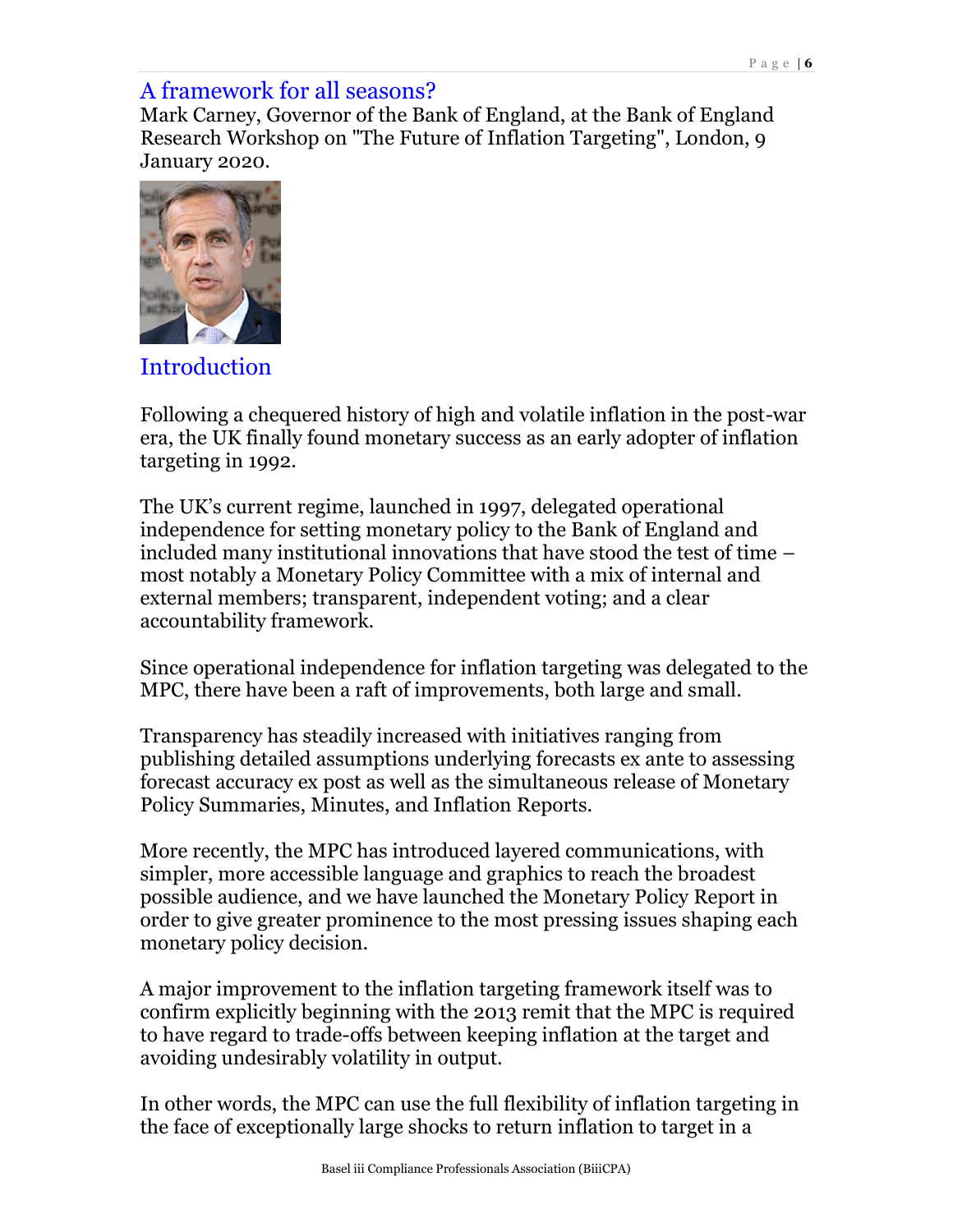manner that provides as much support as possible to employment and growth or, if necessary, promotes financial stability.

Even more fundamentally, the lessons of the global financial crisis prompted a radical overhaul of the Bank's broader policy framework.

The crisis exposed the limits of inflation targeting itself, notably how a healthy focus on price stability could become a dangerous distraction.

Central banks had won the war against inflation only to lose the peace as financial vulnerabilities built remorselessly during the Great Moderation. Price stability clearly is not a guarantee of financial stability.

With the deficiencies of the Tripartite regime<sub>1</sub> on full and painful display, the decision was taken in 2012 to give the Bank of England responsibility for macroprudential and microprudential supervision.

Two new independent committees, the FPC and the PRC, were created and charged with maintaining financial stability and safety and soundness of banks and insurers, respectively.

In 2016, these committees were placed on equal footing with the MPC, underscoring the symbiotic roles that all three play in underpinning confidence in money and in promoting the best possible macro-economic outcomes.

Any consideration of the UK's monetary policy framework must take into account this unique and highly effective institutional structure. To set the stage for today's discussions, I would like to do two things.

First, I will review the conduct and performance of inflation targeting during my time as Governor.

This period, which roughly coincides with the post-crisis recovery and which has seen more than its share of shocks and structural developments, provides some insights to the ability of inflation targeting to deliver price stability and support macroeconomic outcomes.

I will suggest that, so far at least, inflation targeting has proven to be a framework for all seasons, an essential part of a robust foundation for economic prosperity.

It is important not to lose sight of the fundamental success in achieving price stability that has resulted from delegation of inflation targeting to an independent central bank.

Basel iii Compliance Professionals Association (BiiiCPA) In the two decades prior to independence, inflation averaged over 6%.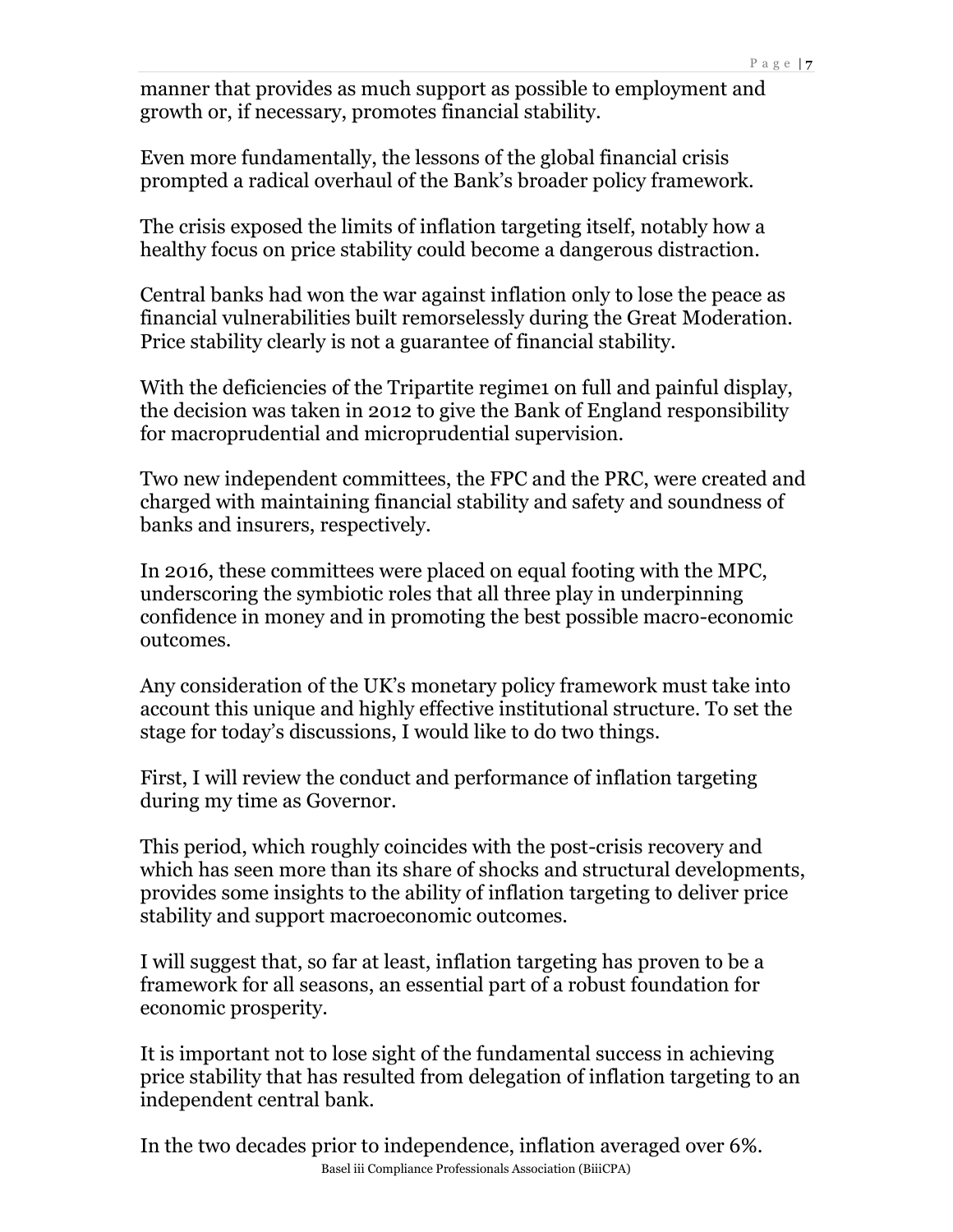Since independence, it has been close to 2% and one-fifth as volatile. Inflation expectations have remained well anchored throughout some of the largest economic shocks in postwar history

To read more: <https://www.bis.org/review/r200109b.pdf>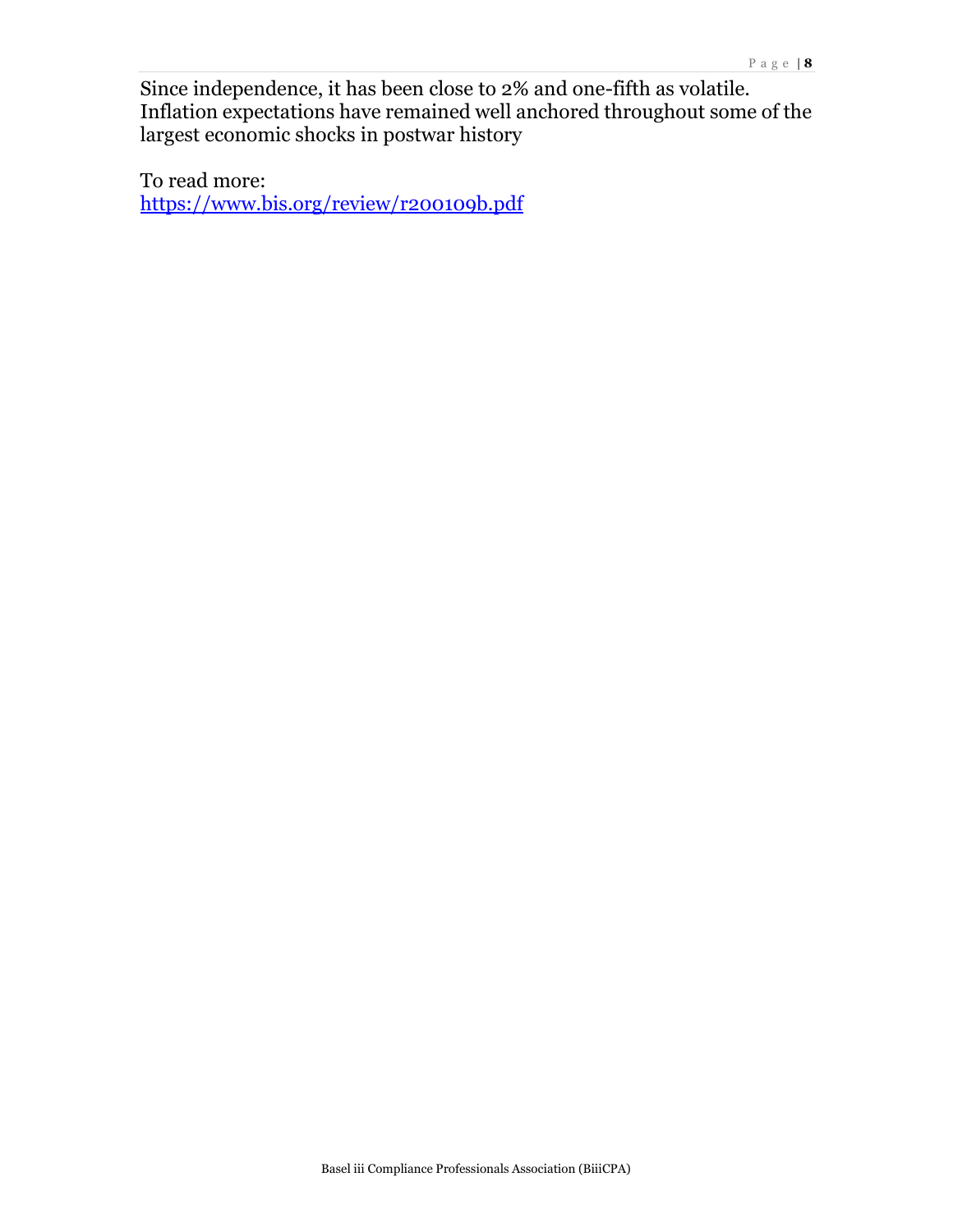# Monetary policy frameworks in a world of low interest rates



Speakers analyze whether monetary policy frameworks are still adequate to

cope with the challenges central banks are currently facing.



You may visit:

[https://www.youtube.com/watch?v=0pV4zREaVQY&list=PLjKKW-ws0B](https://www.youtube.com/watch?v=0pV4zREaVQY&list=PLjKKW-ws0BGqpZ5mnL2sGmYc78exHzrKh&index=2&t=0s) [GqpZ5mnL2sGmYc78exHzrKh&index=2&t=0s](https://www.youtube.com/watch?v=0pV4zREaVQY&list=PLjKKW-ws0BGqpZ5mnL2sGmYc78exHzrKh&index=2&t=0s)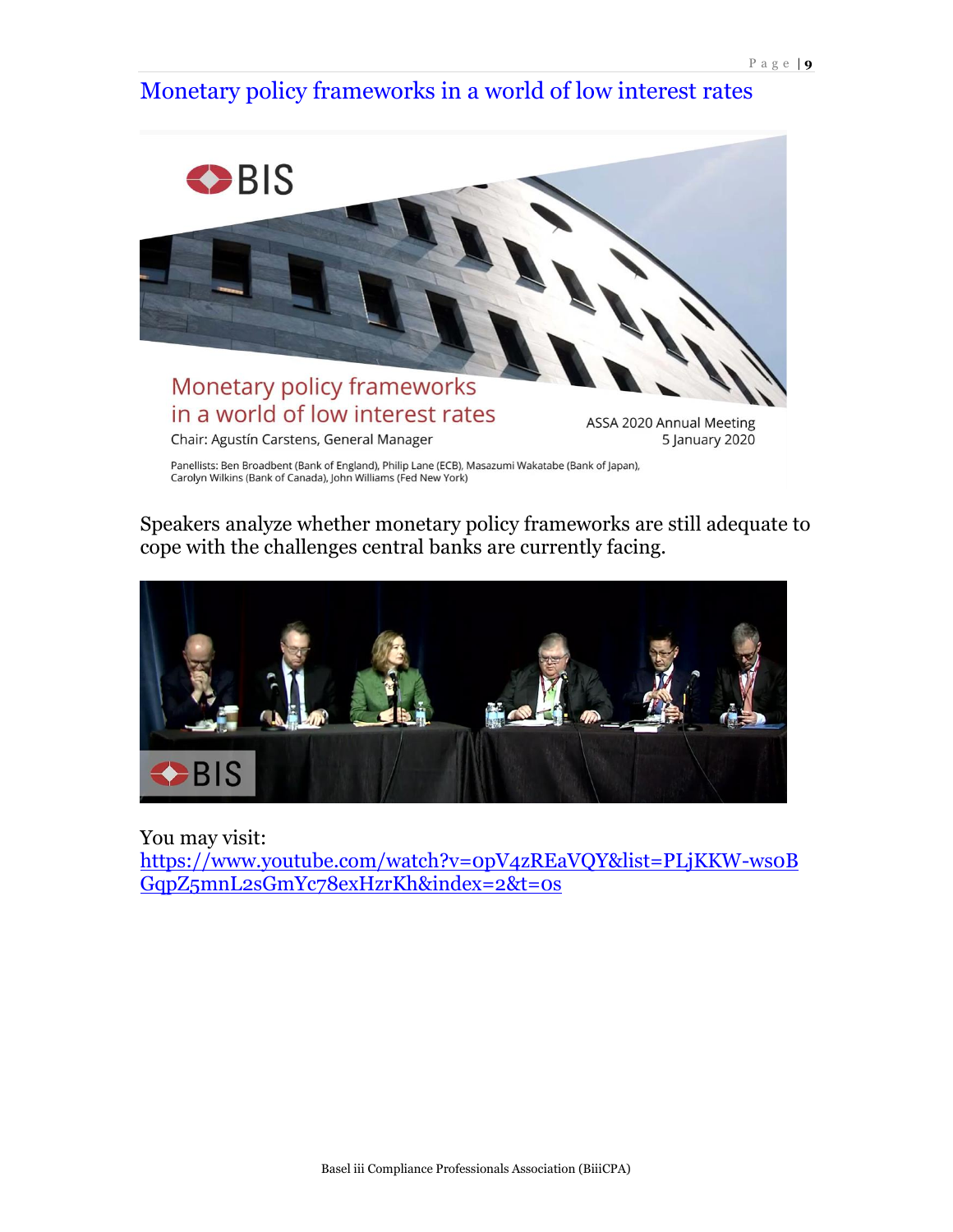99

SS

# Benoît Cœuré appointed to head BIS Innovation Hub



The Board of Directors of the Bank for International Settlements (BIS) has appointed Benoît Cœuré as Head of the new BIS Innovation Hub, set up to foster international collaboration among central banks on innovative financial technology.

Mr Cœuré started his new role on 15 January 2020 for a five-year term. Mr Cœuré has since 2013 chaired the Committee on Payments and Market Infrastructures, the global standard setter for payment, clearing and settlement services. He also led the Group of Seven working group on global stablecoins and co-chairs a related Financial Stability Board working group.



66 I am very happy to be joining the BIS. I look forward to bringing my expertise to the global central banking community at this time of rapid technological change. We must make the best use of innovation to support financial stability and promote financial inclusion.

Benoît Cœuré, appointed Head of the new BIS Innovation Hub



I am delighted to have Benoît on board to advance the important mission of the Hub, which is to harness innovation to improve the functioning of the international financial system.

Technology-driven innovation is driving change in many fields and can bring great benefits for anyone who makes and receives payments. The Hub reflects central banks' commitment to share resources and lay the foundations for a bright future.

Agustín Carstens, General Manager of the BIS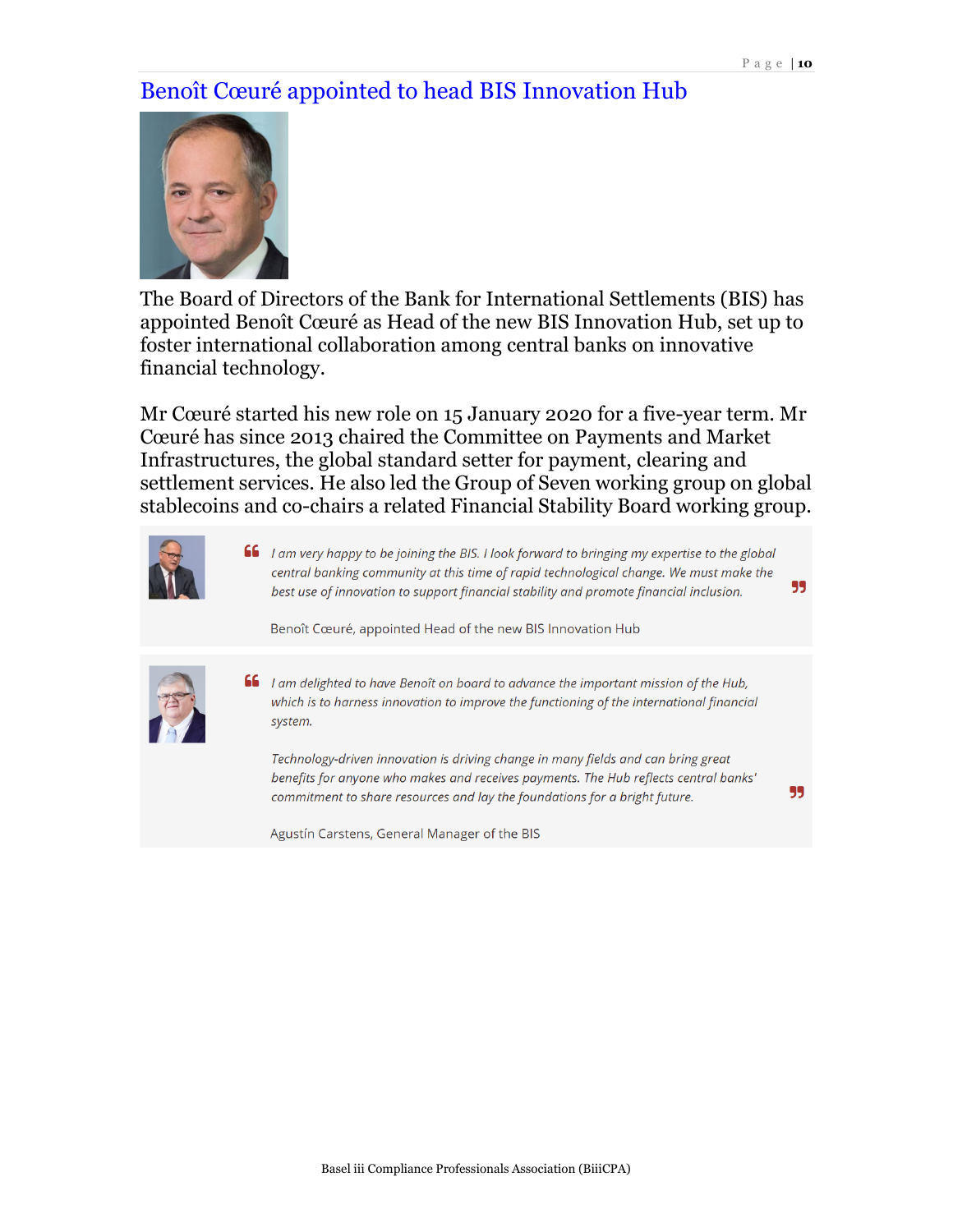### Stablecoins - a good or a bad solution to improve our payment systems?

Denis Beau, First Deputy Governor of the Bank of France, at the Stablecoin Conference "Which ambitions for Europe?", organized by Paris Europlace and ConsenSys, Paris, 15 January 2020.



Ladies and gentlemen,

The growing number and forms of crypto-assets in our payments landscape has triggered a significant and important debate about their virtues and risks, in case the role of these crypto-assets in our payment systems were to become less marginal than it currently is.

The emergence of so-called "stablecoins" has brought additional fuel to this debate as they could bring to the market new settlement assets and payment schemes, which may compete against and possibly, according to their promoters, replace those in commercial and central bank money, currently at the centre of the functioning of our payment systems.

In order to share with you a few thoughts on this debate, speaking as a central banker and a supervisor mindful of the benefits of innovation but also of the risks they could bring to financial and monetary stability, I will focus my remarks on two topics:

- Whether stablecoins can contribute to improving our payment landscape?
- How to respond to the public policy challenges they raise?

1 - Are stablecoins a brand new solution or a brand new problem? From my perspective, they can be both. Let me explain.

Due to their specificities, stablecoins are a novelty in tune with some markets' needs.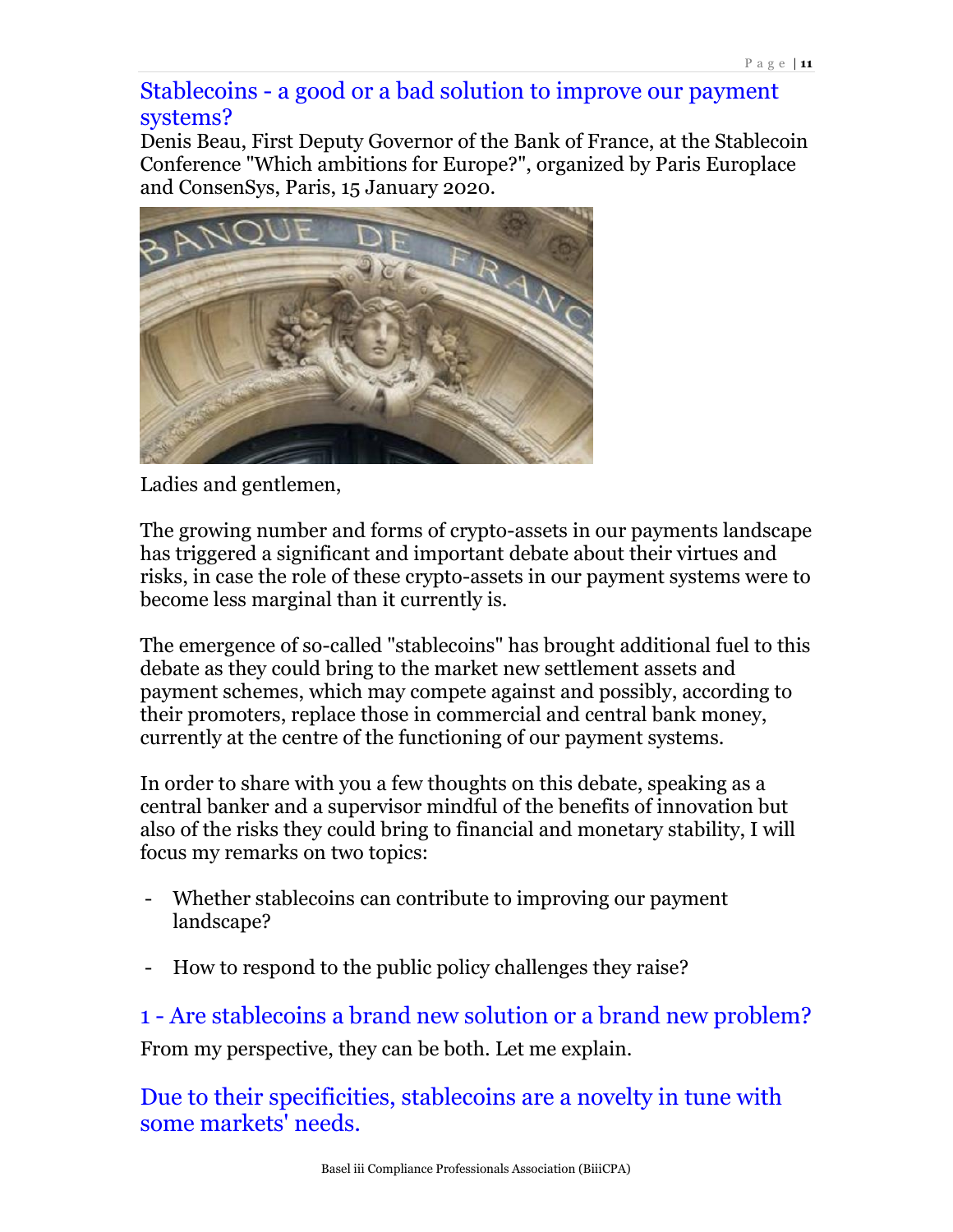In the context of the economy's digitalisation, the past decades have shown how Fintechs as well as Bigtechs have aimed at taking advantage of the latest advances in web-based technologies, notably blockchain, to provide new payment credit and investment services.

Often, they propose to achieve this through the creation of various new assets (coins, tokens, stablecoins, with or without smart contracts).

We all have in mind the first generation of crypto-assets such as Bitcoin and Ethereum, initially designed to be instruments of exchange in the digital world but suffering from a number of limitations, not least severe price volatility and a lack of guarantee of their convertibility and security.

A second generation is emerging in the form of « stablecoins », such as the JP Morgan Coin, UBS's Utility Settlement Coin or Facebook's Libra.

They share many of the features of crypto-assets but seek to stabilise the price of the "coin" by various means. They might therefore be more capable of contributing to the enhancement of payment systems, with a potentially global reach, especially those sponsored by large technology or financial firms.

In the retail market, stablecoin-based solutions seek to address evolving consumer preferences towards instantaneous, continuous, and standardized payments, as consumers become ever more mobile.

While this demand is largely already met through an increasingly diversified and digitalised supply by many payment services providers - be the new entrants or established players-, stablecoins could challenge the latter by offering cheaper, easier and instant anonymous and peer-to-peer payments.

In addition, at the global level, we are far from having a network (or set of interconnected networks) that could support quick and cheap transfers of funds.

The current supply of cashless means of payment lacks a universal and ergonomic cross-border solution akin to cash person-to-person payments. Stablecoins could be seen as a "universal" means of payment facilitating cross-borders payments in a single unit of account. As we know, this is an argument put forward by some global stablecoins promoters.

Furthermore, stablecoins could help remedy other limits of the existing payment ecosystem, even if the issues at stake might concretely vary between developed and developing countries.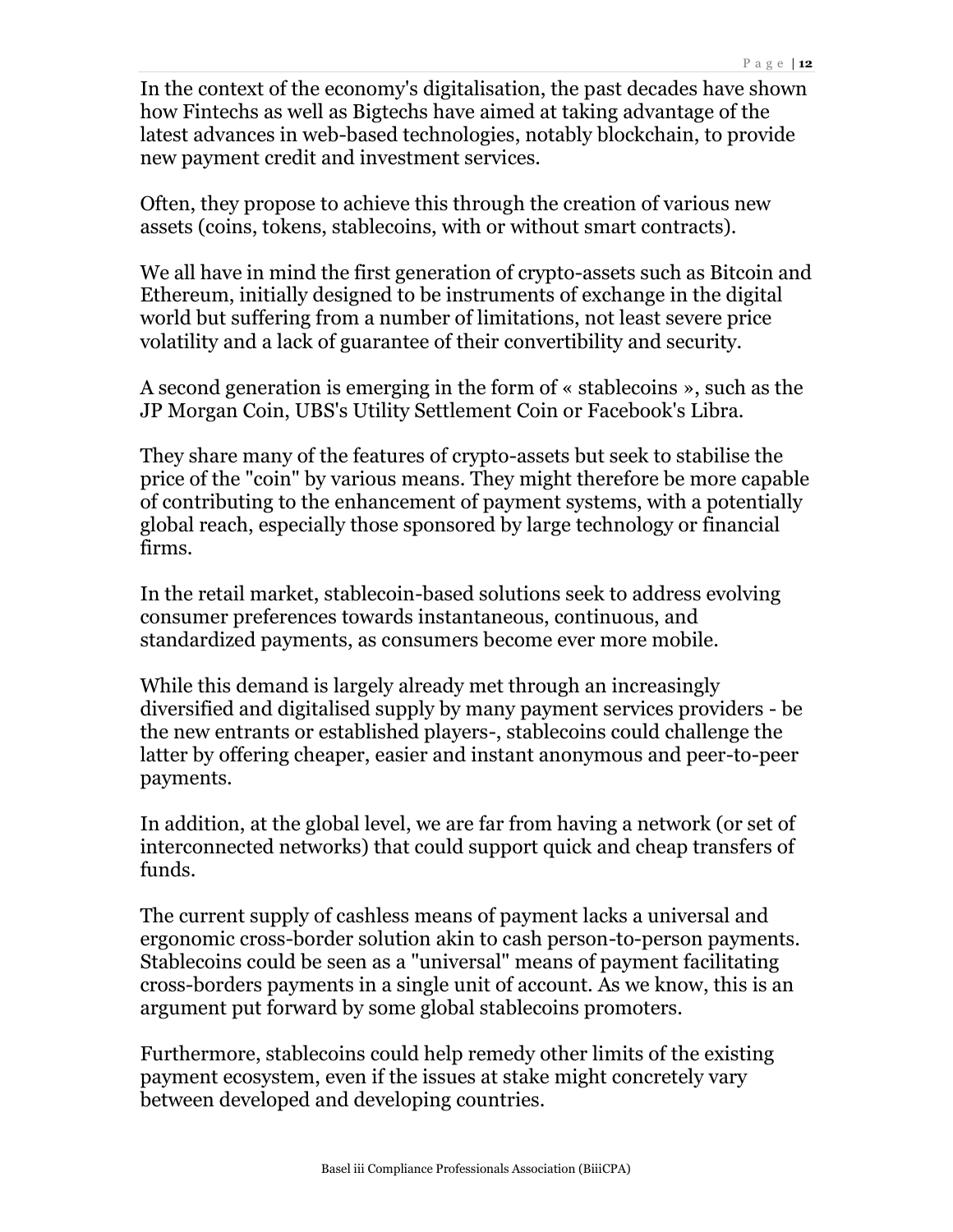In particular, their blockchain-based technology could help improve wholesale clearing and settlement mechanisms and facilitate Delivery-versus-Payment processes as well as cross currency settlements, while guaranteeing resilience and recovery from operational incidents.

### However, stablecoins may also bring material risks to payment systems.

As many central bankers have pointed out, stablecoins do not satisfactorily offer the qualities expected from a settlement asset to be used interchangeably with commercial bank money and central bank money.

As intermediaries in exchanges, stablecoins are far less effective than a settlement asset with legal tender status, insofar as

(i) they are not entirely stable since their price stability depends on the value of a basket of assets, and

(ii) they offer no guarantee of a refund in the event of fraud.

The fact that they have no intrinsic value and that they offer no guarantee that they may be converted at par upon demand with commercial bank money or central bank money means that they cannot be used to create reliable stores of value.

In addition, as pointed out in the G7 report on stablecoins issued last year, stablecoin schemes are significantly exposed to risks of various nature, including legal, financial, operational and compliance risk concerning money laundering and terrorist financing, competition law, consumer and investor protection.

The risks identified must be seriously addressed if stablecoins are not to become the « weak links » undermining the safety of our payment systems.

This is all the more important as some of these risks would be amplified and new risks might arise if stablecoins are adopted at a global level.

Stablecoins of potentially large size and reach - so-called global stablecoins - may indeed pose additional challenges of system-wide importance both domestically and internationally, for the transmission of monetary policy, as well as for financial stability.

They could also have implications for the international monetary system more generally, including currency substitution, and could therefore pose challenges to monetary sovereignty.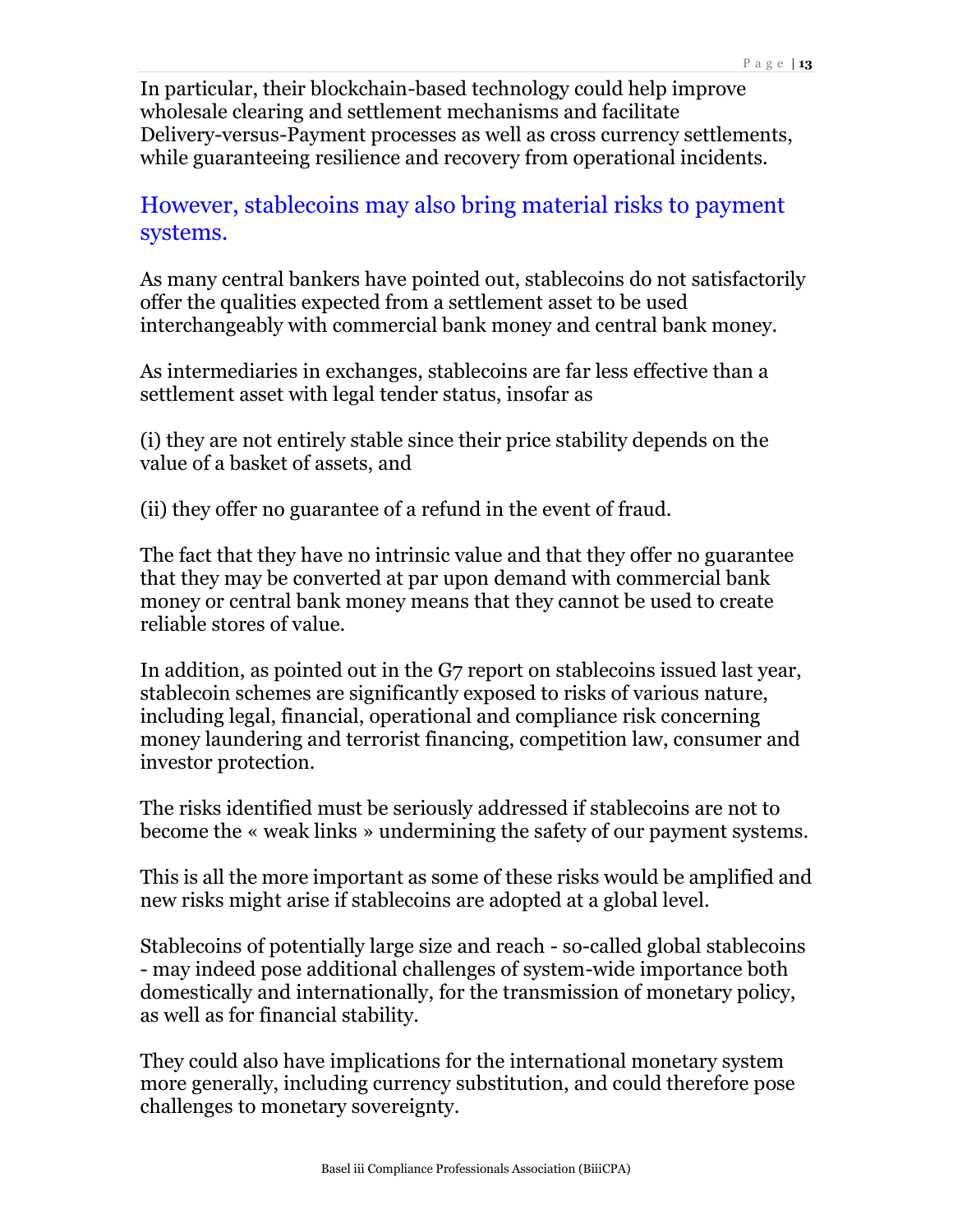# 2 - What role for regulatory and oversight authorities?

In this context, it is first and foremost the responsibility of the private sector to design stablecoin schemes that do not bring undue risks to our payment systems.

For that purpose, regulatory and oversight authorities have an important role to play in order to ensure that the risk management requirements to be met are clear, comprehensive and complied with, while preserving the potential for technological innovation offered by crypto-assets.

To that end, they should in my view focus on three main tasks:

*- Firstly, working on a regulatory response that preserves the positive potential impact stablecoins* might have on the efficiency of our payment systems.

Given the rapid pace of innovation, which is also characteristic of stablecoin initiatives, this pleads for developing an agile, pragmatic and proportionate regulatory response rather than setting up an ad-hoc, unique and comprehensive framework.

This would be simpler, faster to implement and to adjust, and be more likely to achieve level-playing field conditions.

In the European context, this is an encouragement for building on and adapting the functional coverage of existing regulatory frameworks and, in some cases extending their geographical coverage.

What comes to mind in particular is the framework for crypto-assets service providers created in France with the Pacte bill, and the European framework for e-money issuers, investment funds and financial market infrastructures.

This also calls for ensuring a consistent regulatory treatment of similar risks, irrespective of the framework or combination of frameworks under which stablecoins schemes might be operated.

*- Secondly, coordinating the adjustment of regulatory and supervisory frameworks at the international level.*

Whatever the final choice made for the European Union in terms of regulation strategy, such an adjustment of the regulatory framework should be part of broader adjustment at the global level, given the possible development of global stable coins.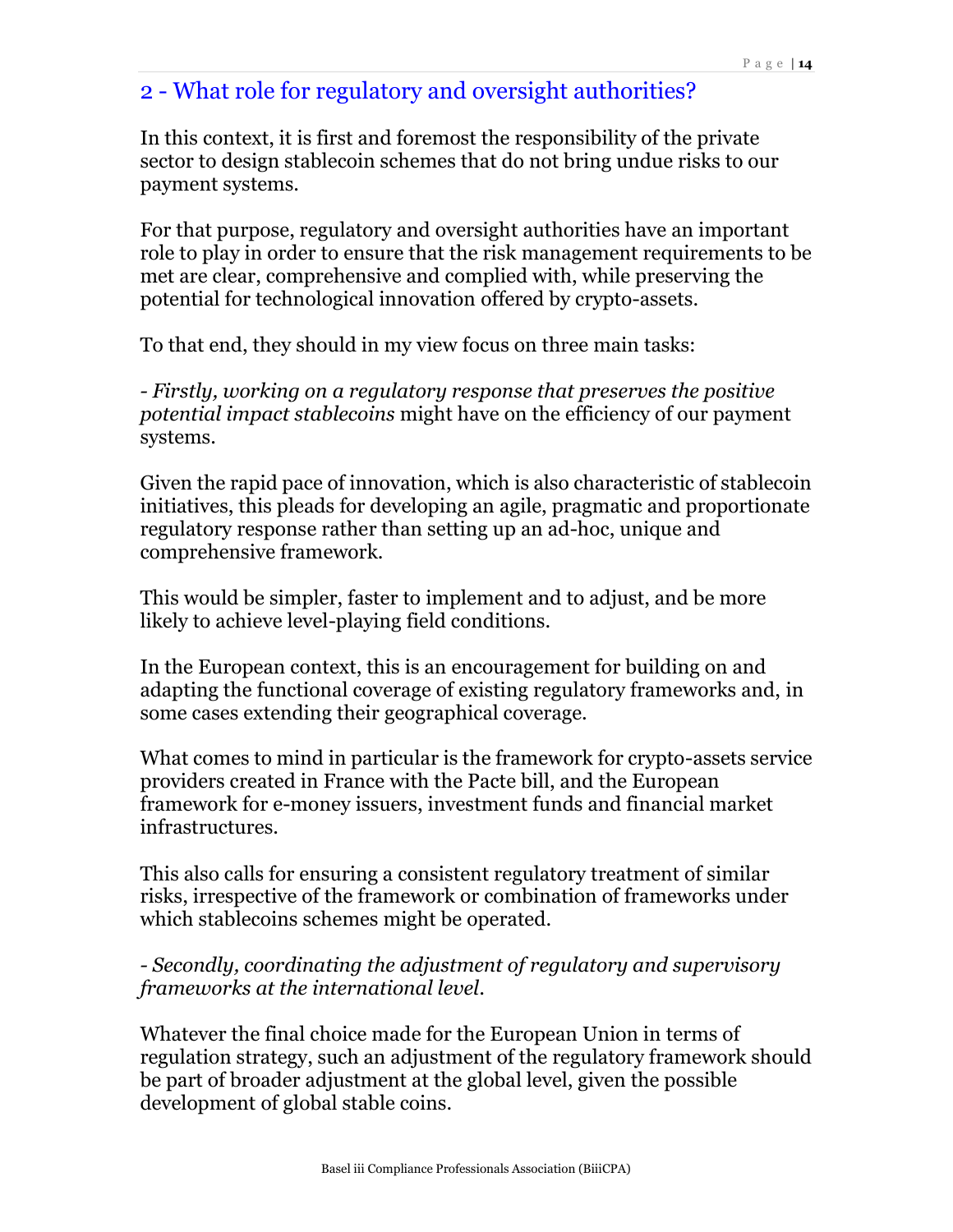Indeed, there is a need for overall consistency to prevent regulatory arbitrage under the "same activities, same risks, same rules" principle.

This is also necessary to address risks that fall outside existing frameworks, including risks to fair competition and monetary policy transmission.

Indeed, in July 2019, G7 Finance Ministers and Central Bank Governors agreed that possible stablecoins initiatives must meet the highest regulatory standards, be subject to prudent supervision and oversight and that possible regulatory gaps should, as a matter of priority, be assessed and addressed.

Accordingly, the Financial Stability Board is working on a global regulatory and supervisory approach towards stablecoins.

Developing shared public policy, regulatory and supervisory goals and principles should help capture activities that fall outside traditional regulatory boundaries.

It should also help prevent any discrepancies at domestic levels that may give rise to fragmentation and regulatory arbitrage which would be counterproductive for the development of these new instruments themselves.

These goals and principles should include common requirements vis-à-vis GSC operators before they start their operations, such as clear and proper risk management policies and means, regarding their stabilisation mechanisms, legal certainty of users' redemption rights and potential claims on underlying reserve assets, and regarding linkages and exposure between their core components and the other entities of the financial system.

In addition, there is a need to agree on adequate cross-border oversight principles and schemes between authorities in charge of jurisdictions impacted by the potential circulation of stablecoins.

To that end, we could take inspiration and review existing standards and principles for cross-border cooperation in the field of market infrastructures or AML-CFT.

*- Thirdly, making concrete efforts - including live experimentations - to address weaknesses of the current payment and settlement landscape.*

Adjusting the regulatory and oversight frameworks might not be enough as we have to make sure stablecoins do not become a bad solution to a real problem.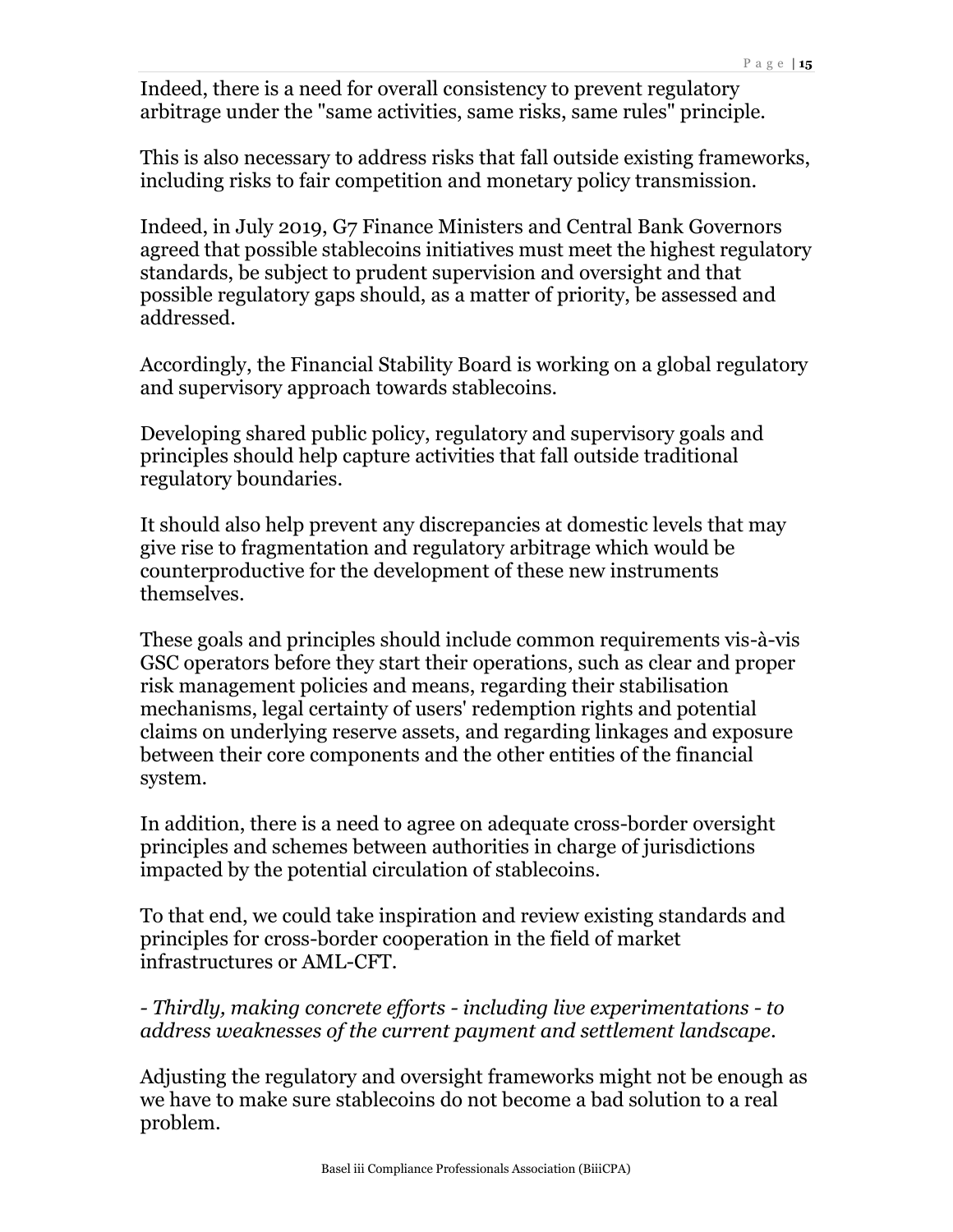Our current financial system order rests on multiple issuers of settlement assets linked to the anchor settlement asset provided by central banks.

In order to preserve the incentives and benefits for innovation, efficiency and stability, central banks as issuers of the reference settlement asset need to revisit and possibly adapt the conditions under which they make that settlement asset available.

In that perspective, central banks could, for instance, issue their money in digital form, the so-called concept of Central Bank Digital Currency (CBDC).

This might be particularly appropriate for meeting settlement needs in central bank money between financial intermediairies.

Indeed, asset tokenization initiatives have proliferated among financial players, with the the risk that such developments may lead to disorderly approaches and heterogeneous adjustments of settlement processes, which are currently mainly handled through market infrastructures.

The Eurosystem, as a major provider of critical wholesale clearing and settlement services in euro, should therefore be open to experimenting the conditions under which it makes central bank money available as a settlement asset.

To that end, we, at the Banque de France, have started gaining experience with innovative solutions, including in particular recourse to DLT.

Experimentation is key in this area and this is why, as already announced by Governor Villeroy de Galhau, the Banque de France will launch a call for projects before the end of the first quarter of 2020.

Indeed, we wish to work with industry innovators and start running experiments rapidly to possibly integrate a "wholesale" CBDC into innovative procedures for exchanging and settling tokenised financial assets.

Another contribution from central banks could be to help address one of the major failings of the current payment systems which is cross-border retail payments.

This is one of the drivers of the development of crypto-assets such as stablecoins, and we believe we could help identify and support other concrete, useful and possibly complementary solutions.

In conclusion, let me stress 4 points: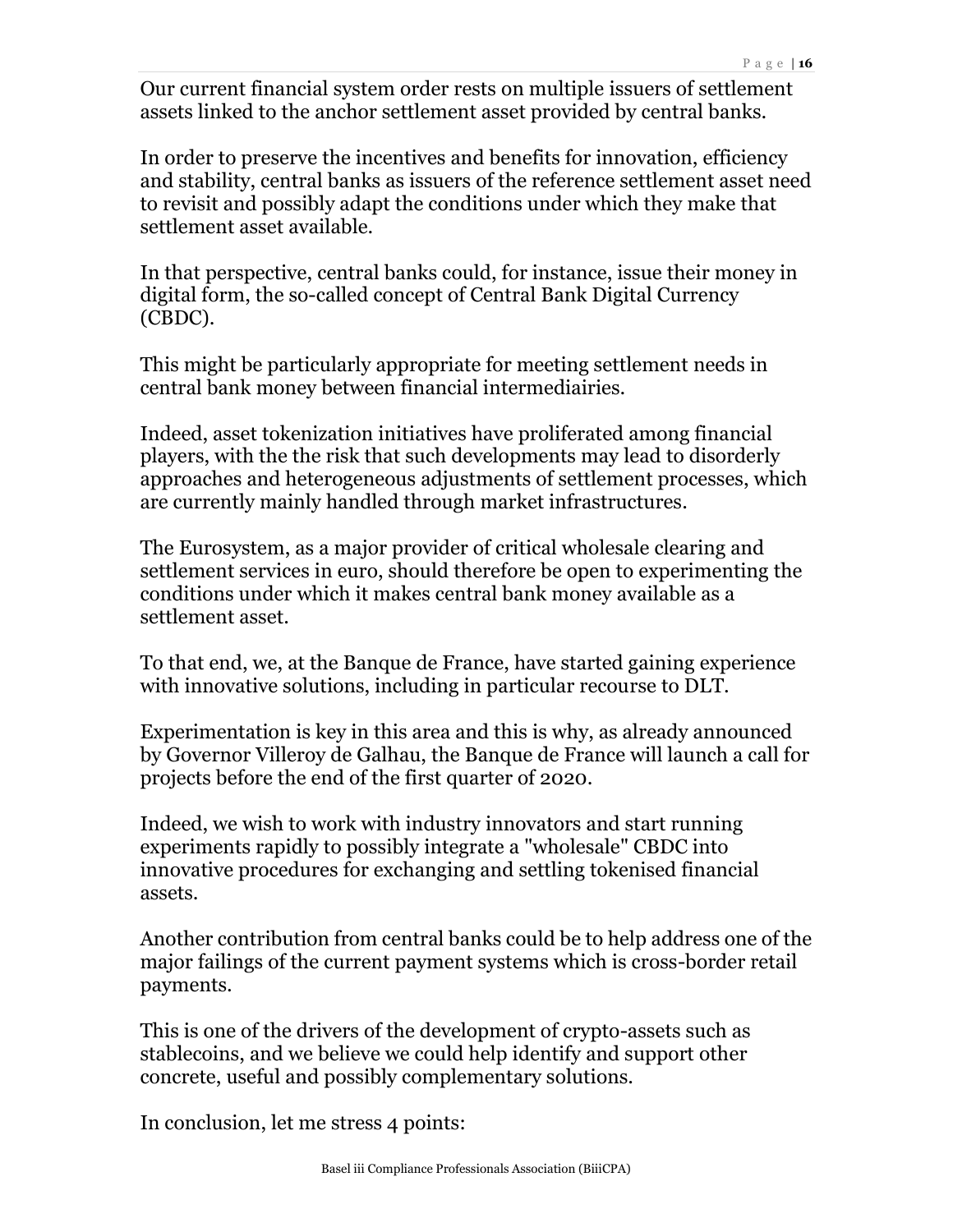- It is hard to anticipate the role that stablecoins and more generally crypto-assets might play in the payment system of the future, especially since the features of these assets look set to change considerably.
- While it is clear that they offer opportunities to improve our payment systems, they can also bring quite material risks which must be addressed. In that context, it is first and foremost the responsibility of private sector entities to design arrangements which do not bring undue risks to our payment systems.
- Regulatory and oversight authorities also have an important role to play in order to ensure that risk management requirements to be met are clear, comprehensive, coherent across-borders and complied with, while preserving the potential for technological innovation offered by stablecoins.
- Beyond contributing to the adjustment of the regulatory and oversight frameworks to address these risks, central banks may make further contributions, notably by revisiting and possibly adjusting the conditions under which they make central bank money available for settlement purposes.

To that end, we should keep an open-minded approach and develop an in-depth understanding of innovations currently spreading across the financial sector, including through experimentations. This is critical for our capacity to help deliver a sound, proper and updated regulatory framework supporting innovation, and adequately mitigate their inherent risks. This is also critical for our capacity to adapt the performance of the different roles we play to fulfil our financial stability mandate and conduct efficient monetary policies.

Thank you for your attention.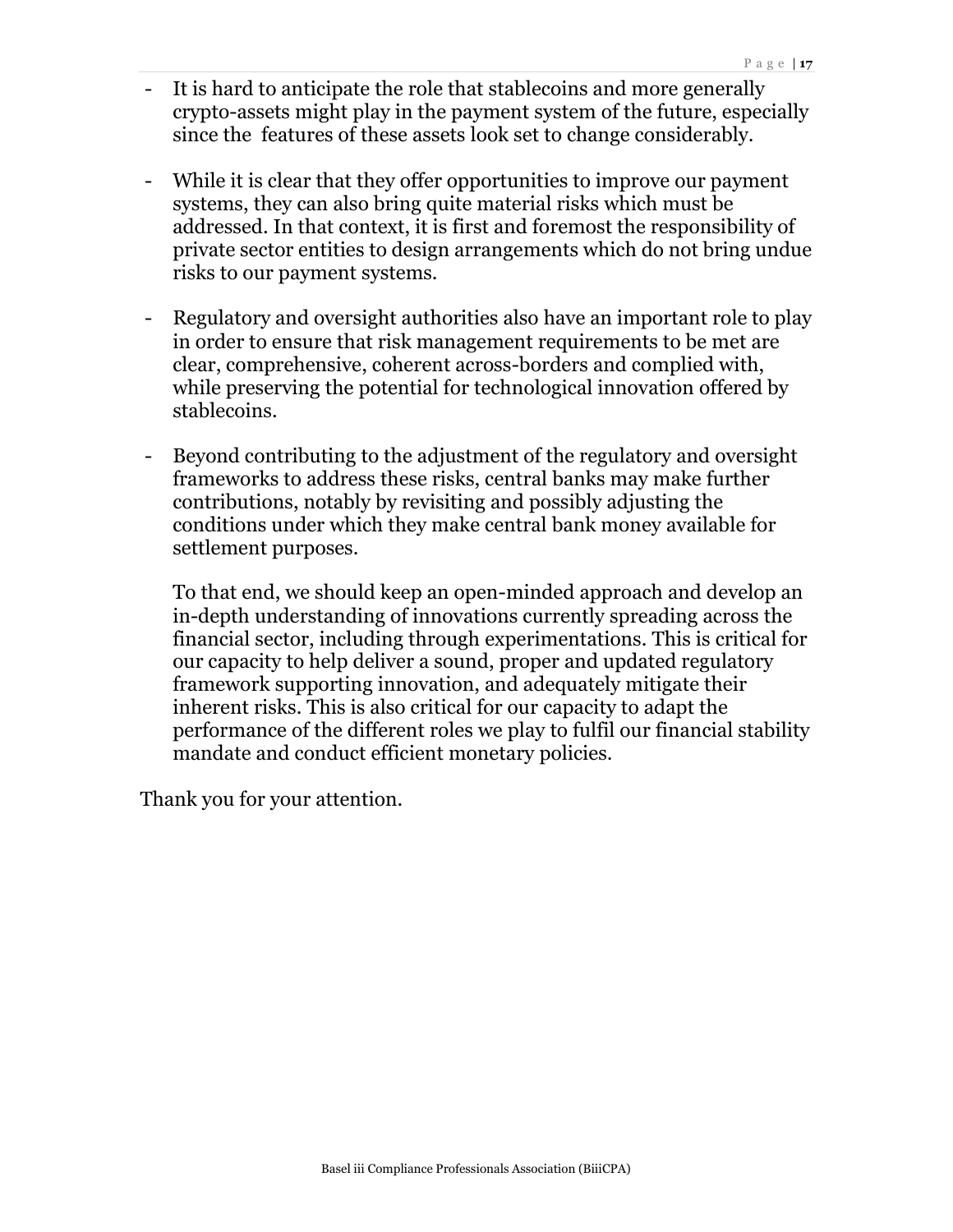### Getting to the core of culture

John C Williams, President and Chief Executive Officer of the Federal Reserve Bank of New York, at "Working Together; An Interdisciplinary Approach to Organisational Culture", London School of Economics and Political Science, London.



Thank you for the warm introduction. It's an absolute pleasure to be back at the London School of Economics, where I completed my Master's degree in the late 1980s. Studying at the LSE, with remarkable professors like Richard Layard, Chris Pissarides, George Evans, and the late Tony Atkinson, inspired me to pursue a career in economics and public policy.

I owe a great debt of gratitude to this institution and am in awe of how it has evolved and grown in the past 30 years.

I will say that there are a few things I have not missed since my days in London: the food (yes, that has changed!), the high cost of living (some things never change), and the endless studying for and worrying about final exams. But I have missed the dear friends I made, the book shops, and the library.

It's ironic that I find myself back at the London School of Economics and NOT talking about economics. The views I bring to today's discussion come from professional and personal, rather than academic experience.

I've now led two major organizations, and culture is both the hardest and the most important thing to get right.

Culture is at the heart of behavior and norms, and the single most important factor driving the decision-making of employees. It's not an exaggeration to say that culture is critical-both when things go right, and when they go wrong.

Before I get any deeper into ideas about culture, I should give the standard Fed disclaimer that the views I express today are mine alone and do not necessarily reflect those of the Federal Open Market Committee or others in the Federal Reserve System.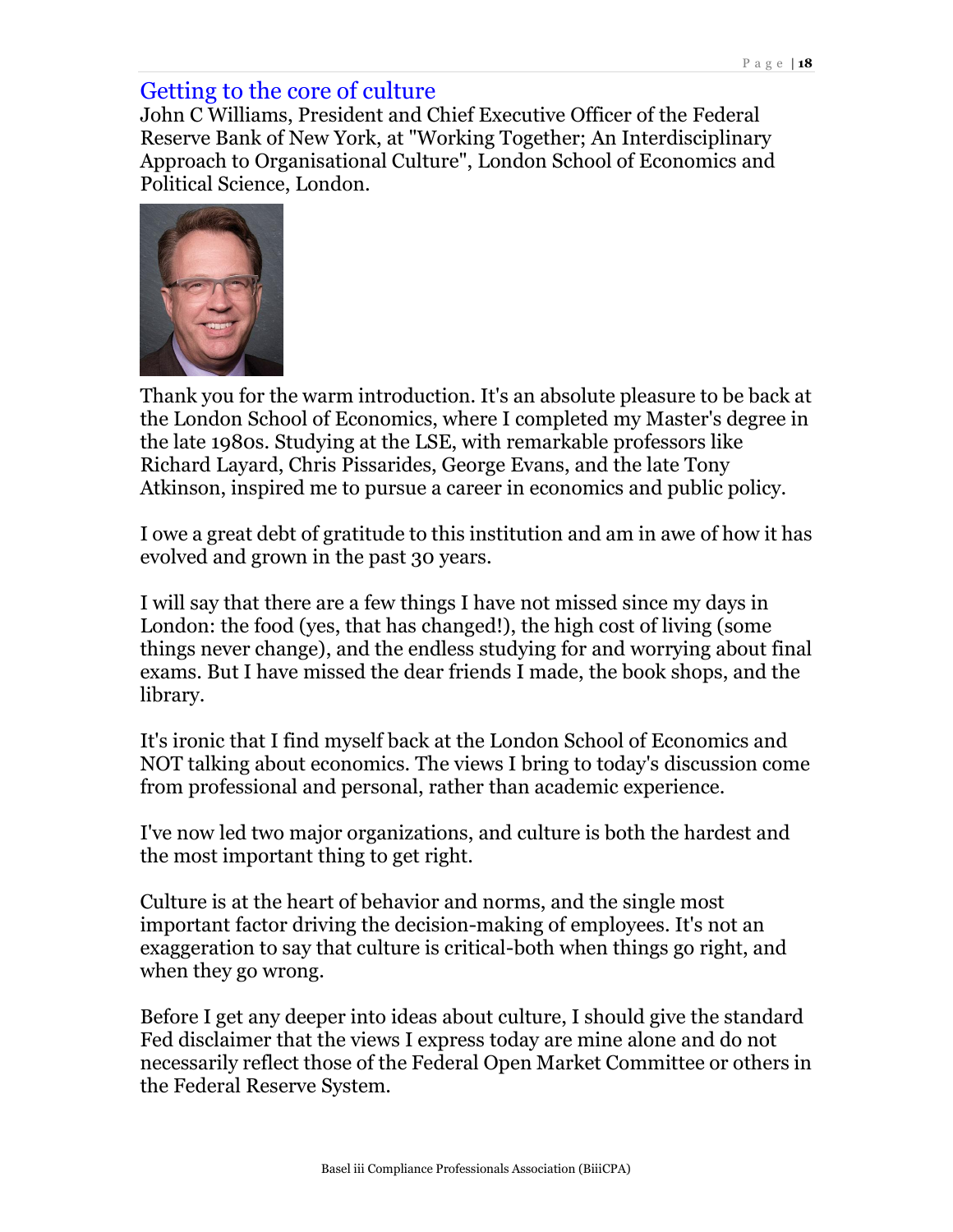### Culture Shapes Our Working Lives

When we talk about company culture in the context of financial services, the first thing that comes to mind is the risky, unethical, and sometimes criminal behavior in the banking industry, particularly during the financial crisis.

And 10 years on from the crisis, this behavior persists. Instances of fraud, money laundering, and scandals related to foreign exchange and LIBOR continue to make the headlines.

This behavior puts a spotlight on the essential role of robust regulation and strict enforcement.

But illicit and unethical behavior is rarely the result of an isolated "bad apple." It's more often the symptom of a rotten culture. And rotten cultures don't appear overnight-nor for that matter do positive, inclusive ones, where people feel empowered and accountable to upholding the values of the organization.

Culture is created-intentionally or otherwise-by the structures, incentives, and behavioral norms that shape our working lives.

Today I want to move our attention away from the extreme behavior that makes the headlines, and think more deeply about organizational cultures.

What does a good culture look like? How can leaders in the industry establish a positive culture within their firms? And perhaps hardest of all, how do you ensure that a firm's culture adapts to the changing world, but still stays true to its values and purpose?

# An Ethical Dilemma

#### Consider this:

A junior banker on a successful real estate investment team is asked to run projections for future rental income for a mall in Hong Kong. As part of her research she notices a number in a spreadsheet that inflates future cash flows by 4 percent.

She asks a senior analyst if the number should be flagged as an optimistic assumption, so it's clear it's not based on evidence. The senior analyst responds by saying the number is a more conservative estimate than many. He says it's a "judgment call" and that they can discuss it once the project has concluded.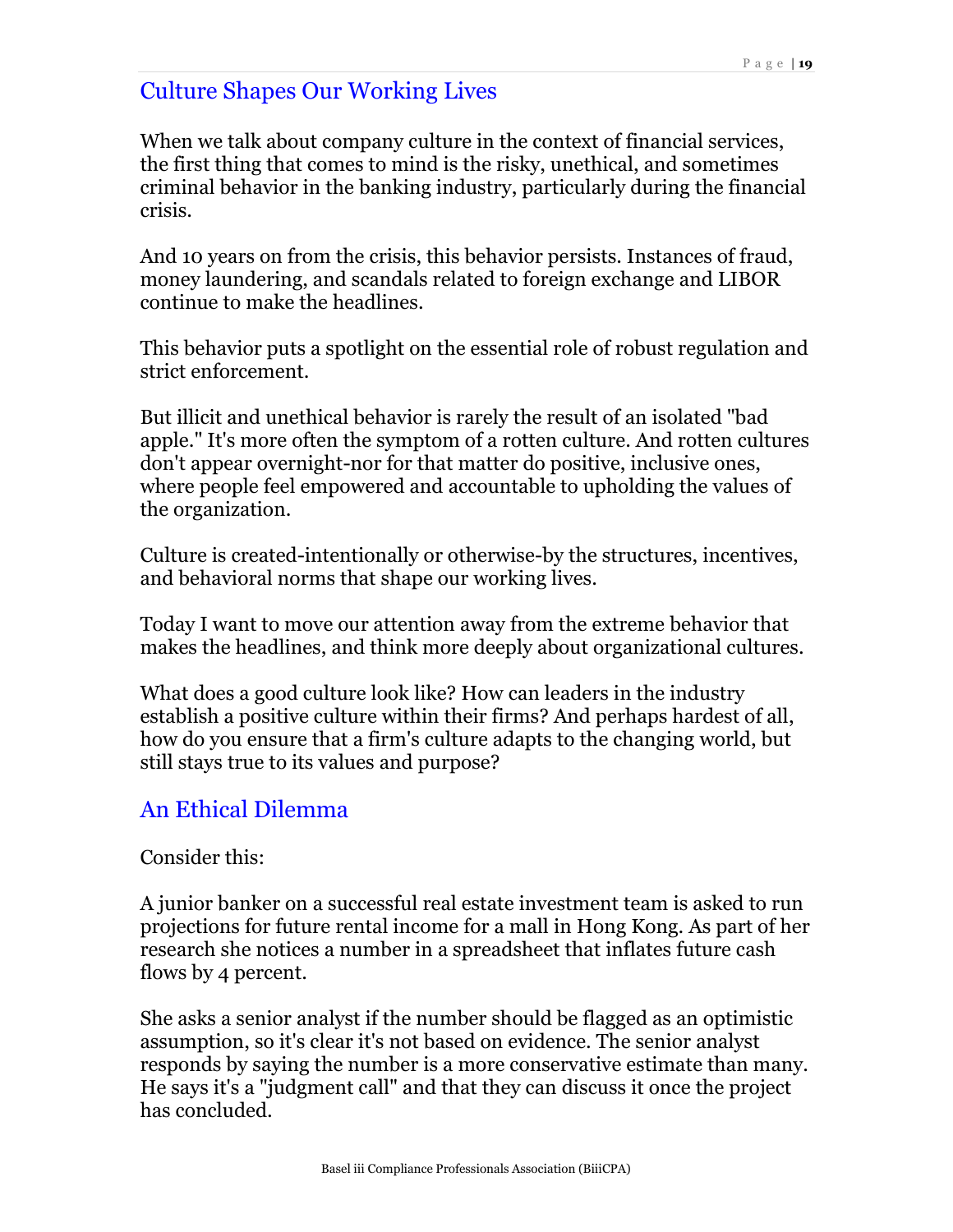But the project comes and goes, everyone is busy, and the senior analyst doesn't bring it up again.

This scenario raises numerous questions: Should the junior team member raise the issue again or should she let it go? What was driving the behavior of the senior analyst? And why did no one else on the team view the situation as an ethical dilemma?

These are the kinds of issues that people often face in a work environment. And this example demonstrates many of the ways culture influences behavior.

Employees may enter an organization with a strong sense of right and wrong. What they may not realize is that group norms can exert a powerful magnetic pull on their moral compass.

The junior banker knew the way the number was being presented was unethical, and yet she complied with her boss. The response from the senior analyst, describing the situation as a "judgment call," is a common phenomenon. Using a euphemism to describe the inflated statistic camouflages the wrongdoing and makes it sound more acceptable to others.

We see it in our daily lives-terms like "troublemaker" and "not being a team player" are often used to shift the onus from the person whose behavior is being challenged to the challenger.

Ann Tenbrunsel's work has been very important for revealing how we use language to disguise or excuse behavior we know to be unacceptable.

One of the other issues this example illustrates is how organizational norms affect our own sense of what's right and wrong and whether to speak up.

Many of you here today will be familiar with the Asch experiment, where students participated in a vision test. There was a control line and three other lines labelled A, B, and C. Participants had to state aloud which line was the same length as the control. But they had to do so after a group of actors had given an incorrect answer.

About one third of participants went along with the majority, even though it was readily apparent their answers were incorrect. When asked why they went along with the group they said it was because they wanted to fit in, or because they believed the group was better informed than they were.

Does the junior banker drop the issue in an effort to fit in? Does she raise the issue in private, or does she call a company hotline? The answer depends on the complex relationship between the individual and the culture in which they work.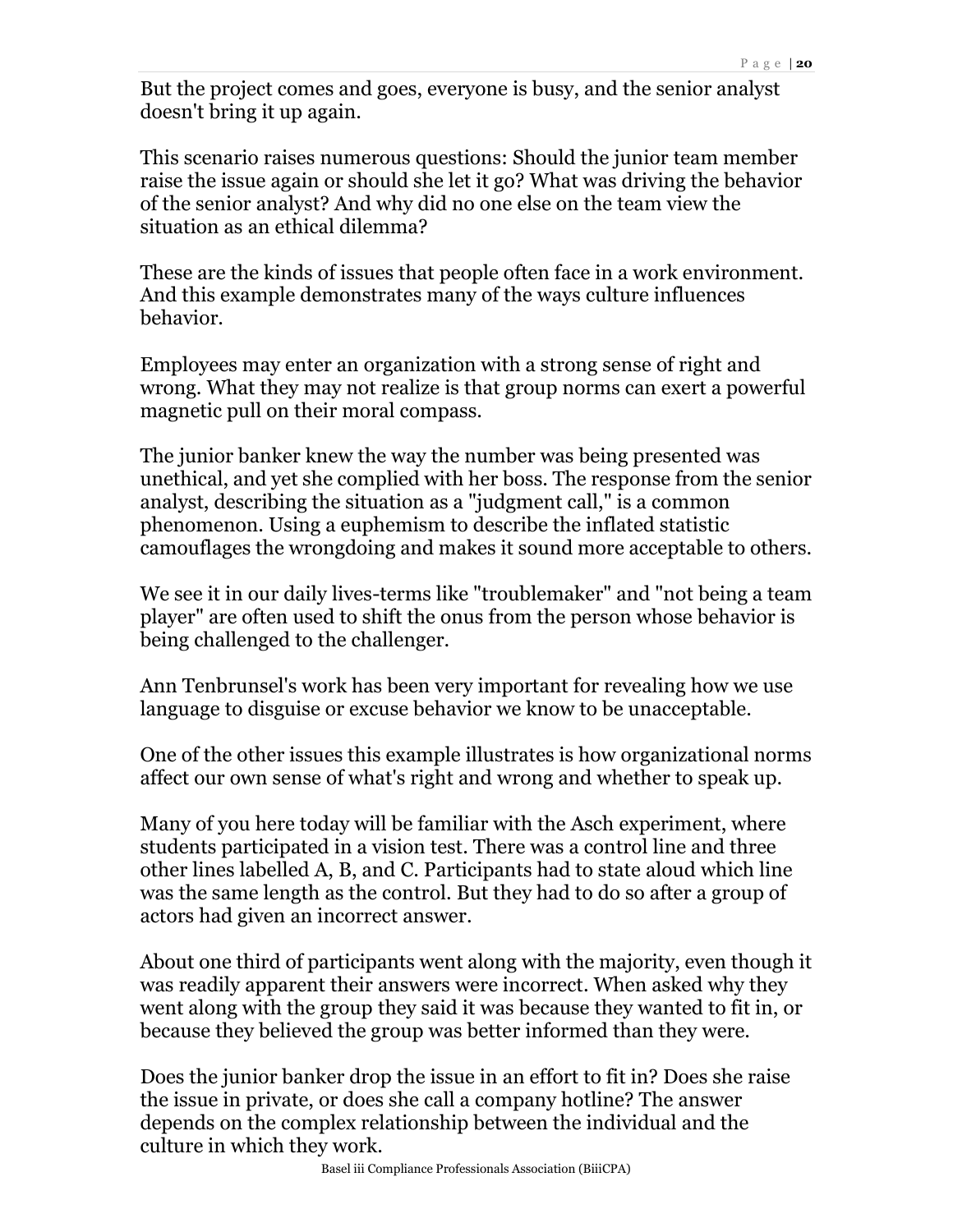I'm particularly looking forward to hearing from Celia Moore. She spoke at the New York Fed last year and discussed how organizations set goals and motivate people to achieve them.

Praise, penalties, and rewards all influence an individual's behavior. Signals from the organization's leadership also have a major role to play: do the higher echelons of management value divergent views? Do they foster a culture where people feel empowered to speak up?

All of these things shape how an individual will respond to an ethical dilemma, whether they will acknowledge it as such, and how they will lead others as they move up in an organization.

As financial services professionals with great technical expertise, we often fall into the trap of thinking we can solve all of our problems on our own. But we have so much to learn from experts in other fields.

# Strengths as Blind Spots

One of the most important lessons I've learned as a CEO is that there's no fixed endpoint when it comes to shaping an organization's culture. You can never take a step back and say, "We've finished the culture project. Well done! Now it's time to focus our efforts elsewhere."

Culture is constantly evolving, and therefore needs to be constantly nurtured. One of the most challenging elements is that there's no clear benchmark for success. And sometimes your greatest strengths can become your blind spots.

As an organization with a public mission and regulatory responsibilities, the Fed needs to have a particular focus on compliance. But cultures with a heavy focus on compliance can breed a sense that individuals aren't responsible for their actions.

As a CEO, I've tackled these issues by focusing on principles and values rather than writing extensive policies that try to cover every potential decision. This puts a premium on individual accountability to do what's right and creating an environment where everyone has the ability and responsibility to speak up.

Somewhat paradoxically, focusing on principled decision making and accountability, rather than relying exclusively on rules and policies, can be the most effective safeguard against wrongdoing and unethical behavior.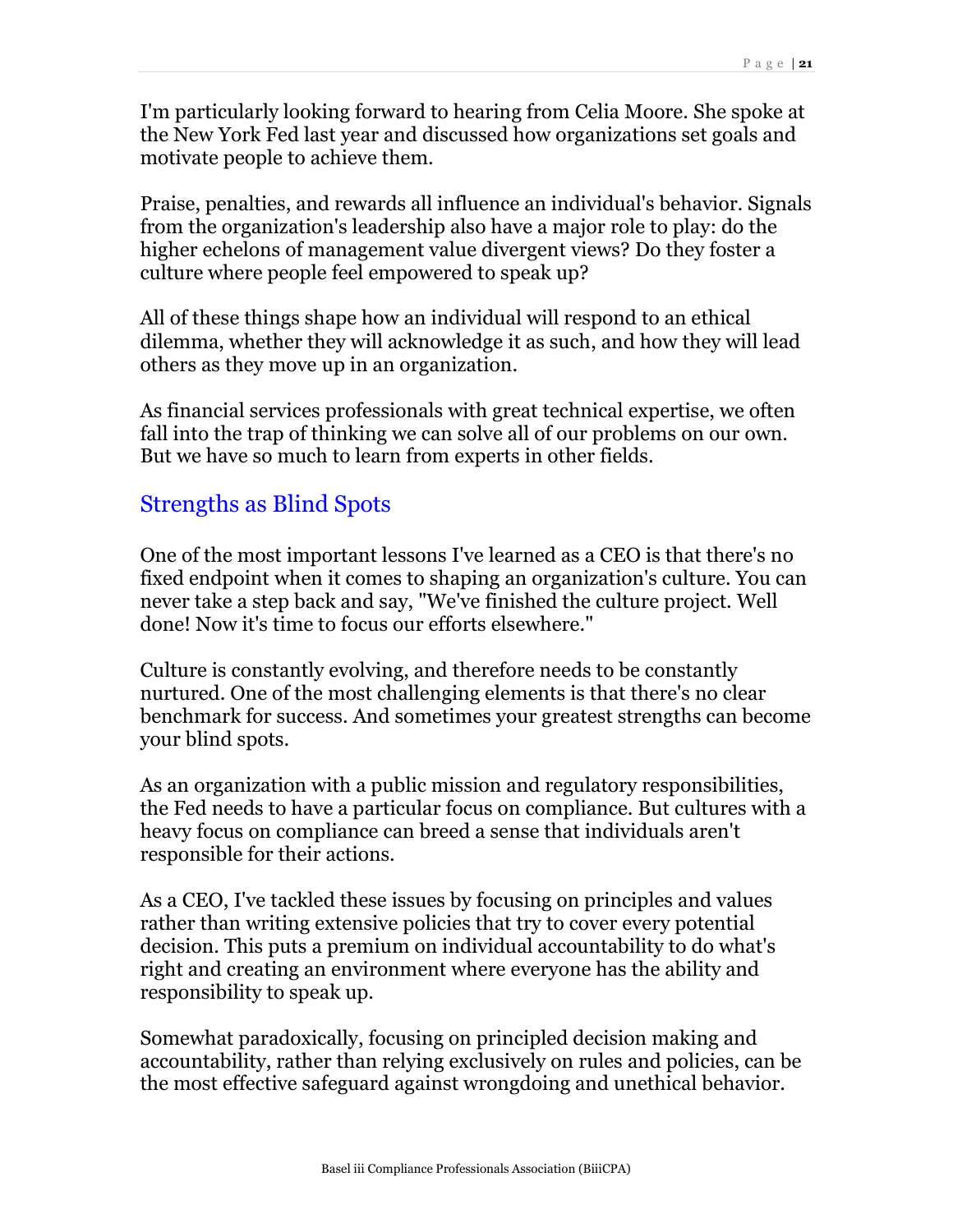#### What's the Way Forward?

Creating a positive work culture is challenging and ongoing work. And there's no silver bullet that can solve cultural problems overnight.

In terms of how to move forward I'd like to make three brief points before I close:

First, the fact that we're all sitting here in this room is a very positive sign. That so many leaders from major firms are here today, engaged in these issues, is a symbol of how organizational culture is moving up the agenda.

The second is that the Banking Standards Board survey is a terrific tool for getting a snapshot of what your organization's culture looks like and how it's changing over time.

It goes far beyond typical engagement questionnaires and provides powerful insights into the values of employees and the characteristics of an organization. It's impossible to make progress if you don't have an accurate picture of your starting point.

The third is that when it comes to culture, I encourage everyone to look beyond their own lens of expertise. The Fed couldn't do its work without the deep knowledge of economists, lawyers, and statisticians. But the solutions to challenges related to a firm's culture are unlikely to be found if we keep our focus narrowly trained on our own specialties. We have so much to learn from experts in psychology, ethics, and management.

That's one reason I've been so looking forward to today's panel discussion. It brings together experts from many of these fields, whose combined insights are the key to moving us all toward the business culture we want to see.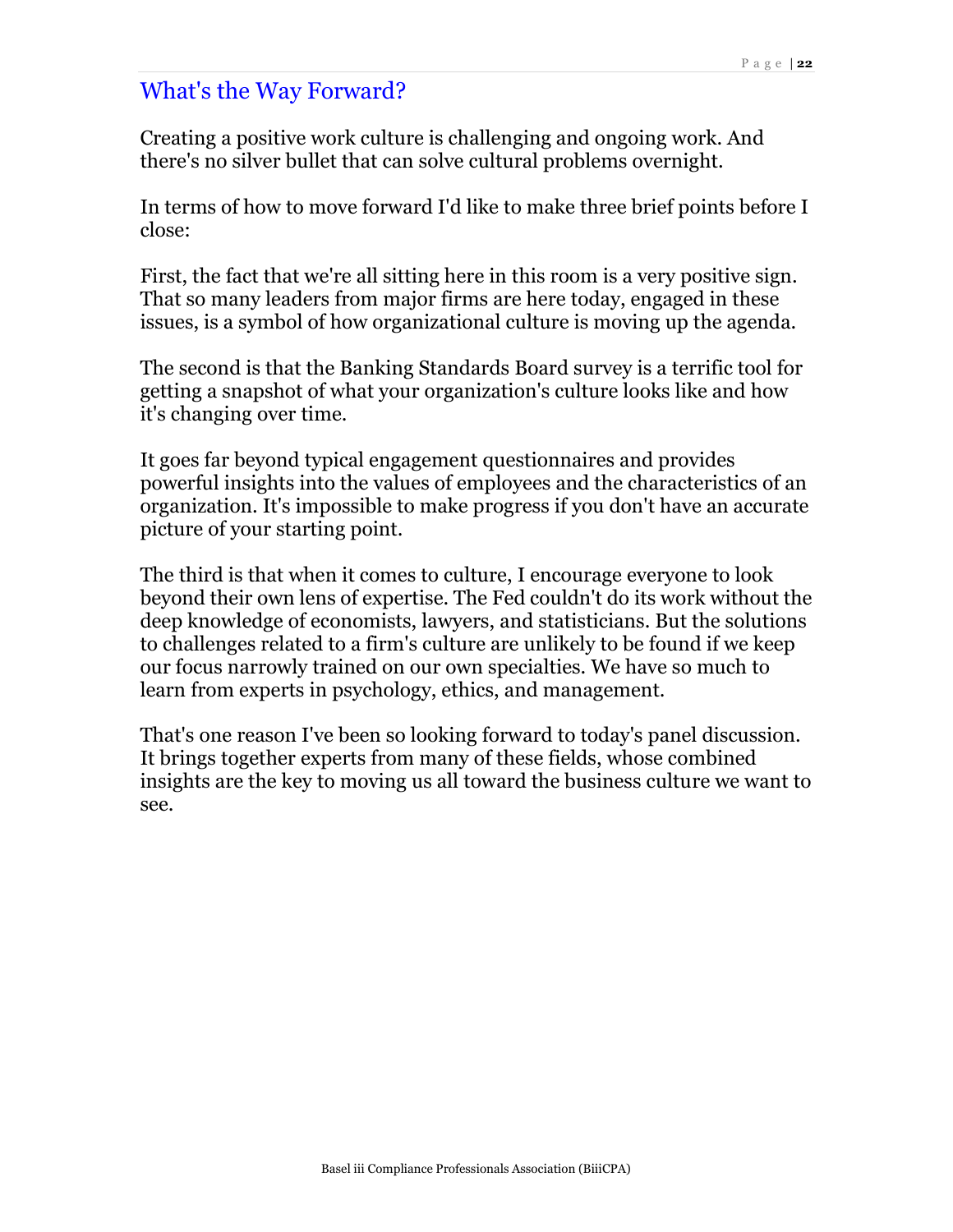#### Europe's role in the global financial system

Luis de Guindos, Vice-President of the European Central Bank, at the SUERF/Netherlands Bank Conference "Forging a new future between the UK and the EU", Amsterdam.



It is my pleasure to deliver the keynote speech at this year's SUERF/DNB conference.

The title of this conference is very apt. Brexit will certainly require a new future to be forged between the United Kingdom and the EU. The United Kingdom's departure has important implications for the EU financial system, most notably for capital markets.

So we need to give serious thought to optimally shaping the future relationship between our financial sectors in the awareness that London, though likely to remain an important global financial centre, will become less integrated with EU markets and firms.

We will also need to step up our efforts to further develop the EU's domestic capacity in capital market activities, so as to avoid a Brexit-induced increase in financial fragmentation, while at the same time ensuring that the United Kingdom and EU Member States do not engage in a race to the bottom on regulation.

Taking up the theme of the conference, I would first like to focus on how to forge a new future between the United Kingdom and the EU with regard to some key financial activities.

I will then turn to the much-needed drive to strengthen the European financial system by completing the capital markets union and banking union.

### London's pre-eminence in certain key financial market segments

For decades, Europe's leading financial centre has been the City of London and, in some notable areas, the EU's financial ecosystem has relied heavily on services provided by UK-based banks and market infrastructures.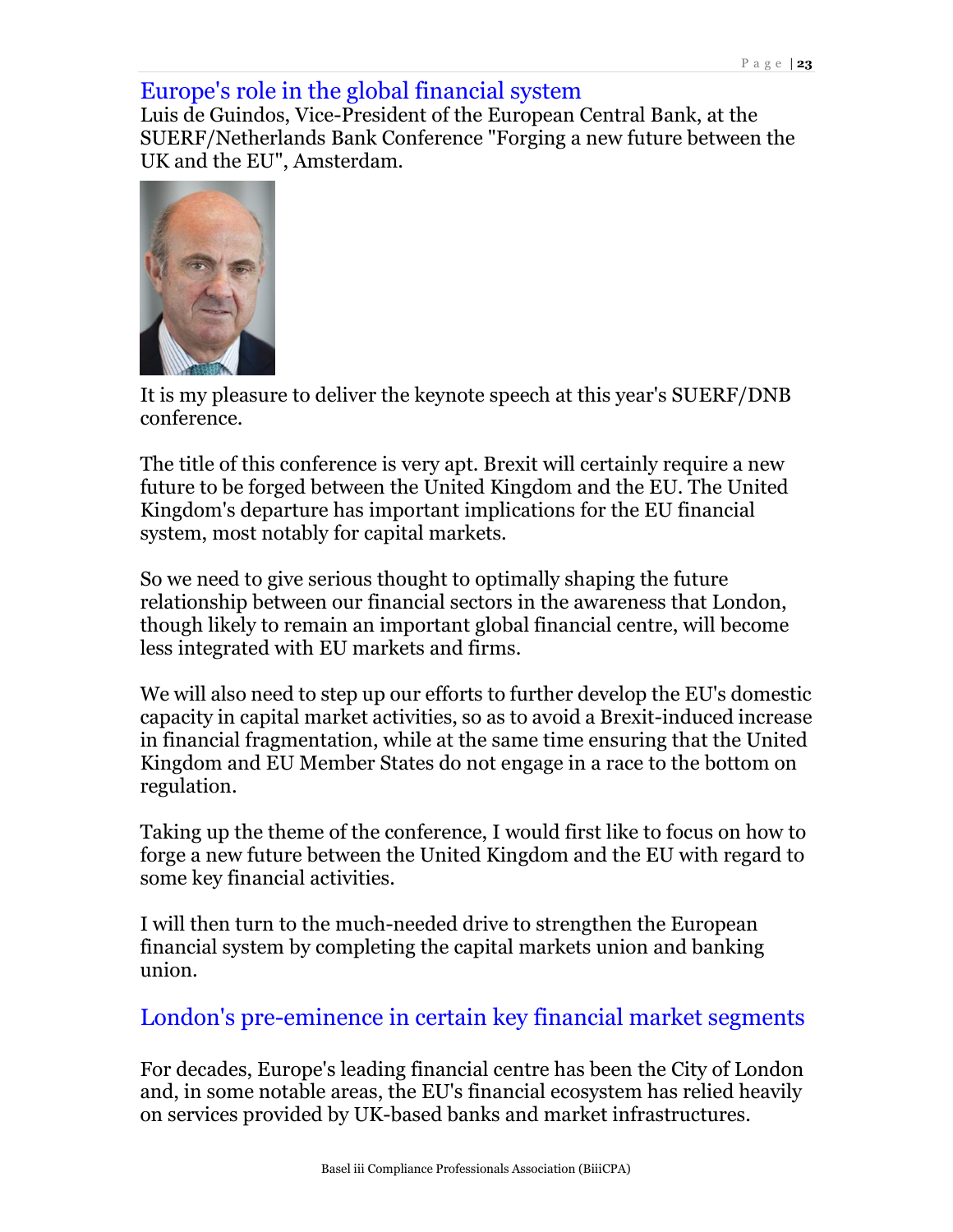Derivatives clearing - a critical segment of financial markets - is a striking example. As of December 2019, almost 90% of all over-the-counter (OTC) derivatives positions taken by euro area institutions were cleared at UK global clearing houses.

Derivatives clearing is not the only example, however. Large investment banks operating from London play a significant role in euro area bilateral OTC derivatives markets.

In August last year, over a quarter of uncleared OTC derivatives held by euro area institutions were sourced from the United Kingdom.

While the activities of these investment banks were considered unlikely to create financial stability risks in a hard Brexit scenario (also thanks to the temporary measures taken by EU and national authorities), they are still relevant to the provision of liquidity to euro area markets over the longer term.

UK-based investment banks are also key providers of advisory and financing services related to securities issuance, M&A activity and syndicated lending to euro area clients.

They play an active role in debt and equity issuance for euro area non-financial corporations, including book running and underwriting services.

Between 2012 and 2018, almost half of all debt and equity issuance for euro area non-financial corporations was carried out by global banks serving our market from London.

Our reliance on London also stems from the fact that, in some cases, the City represents a gateway to global financial markets for euro area financial and non-financial firms, allowing them to tap into global capital and liquidity pools.

In other areas, however, reliance on London is quite limited. For instance, UK-domiciled banks play a marginal role in direct lending to euro area households and non-financial companies.

Had it not been for Brexit, certain global and regional trends might even have led to an increase in the EU's reliance on the City of London as a centre for market-based finance.

Indeed, the balance between banks and non-bank financial institutions in the EU has been evolving in recent years: although still very much bank-based, our economy is increasingly financed by non-bank institutions. In the euro area, total assets held by non-banks have almost doubled over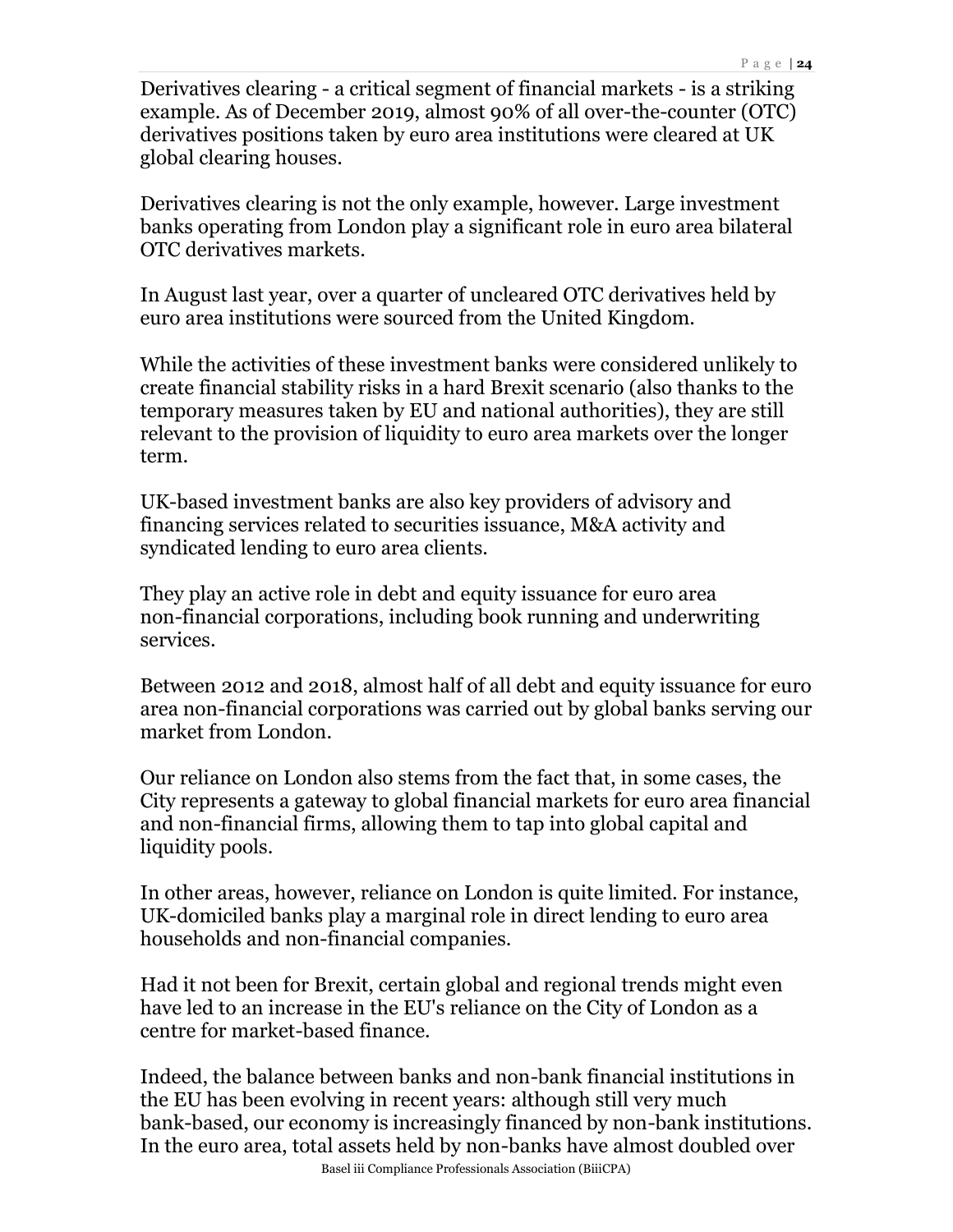the last ten years, growing from  $\epsilon_{23}$  trillion in 2008 to  $\epsilon_{45}$  trillion in June 2019.

Non-banks currently account for around 55% of the euro area financial sector. Their fast growth reflects their expanding role in financing the euro area real economy.

Whereas in 2008 non-banks accounted for 14% of the euro area financial sector's loans to non-financial corporations, that share roughly doubled in a decade. Non-banks provide a steady net flow of financing to non-financial corporations through the purchase of debt securities.

# Regulatory decisions and economic drivers will affect the status quo

These examples give a sense of the level of integration between UK and continental financial markets, in particular for certain complex and sophisticated financial services linked to derivatives markets and investment banking activities. However, Brexit will change this status quo and a degree of decoupling is likely.

It is difficult to make firm predictions about the extent to which our two financial systems may drift apart or remain integrated.

The contours of the future EU-UK relationship in financial services are still uncertain, and the economic drivers and regulatory choices which could reshape this relationship will probably only be felt over time.

The EU will need to balance the benefits of continued integration with the UK financial system against potential risks to financial stability, consumer and investor protection, the level playing field and the integrity of the Single Market.

As I have said in the past, this path will not be easy for either side of the Channel, and the risks linked to regulatory divergence and a potential race to the bottom should not be taken lightly.

Allow me to briefly discuss the regulatory dimension of this question. A possible scenario is that the United Kingdom will not seek to remain a member of the EU Single Market once it leaves the EU.

This means moving away from a fully-integrated relationship underpinned by the EU's single rulebook and single passport for financial services, and relying instead on the EU's equivalence framework for third countries.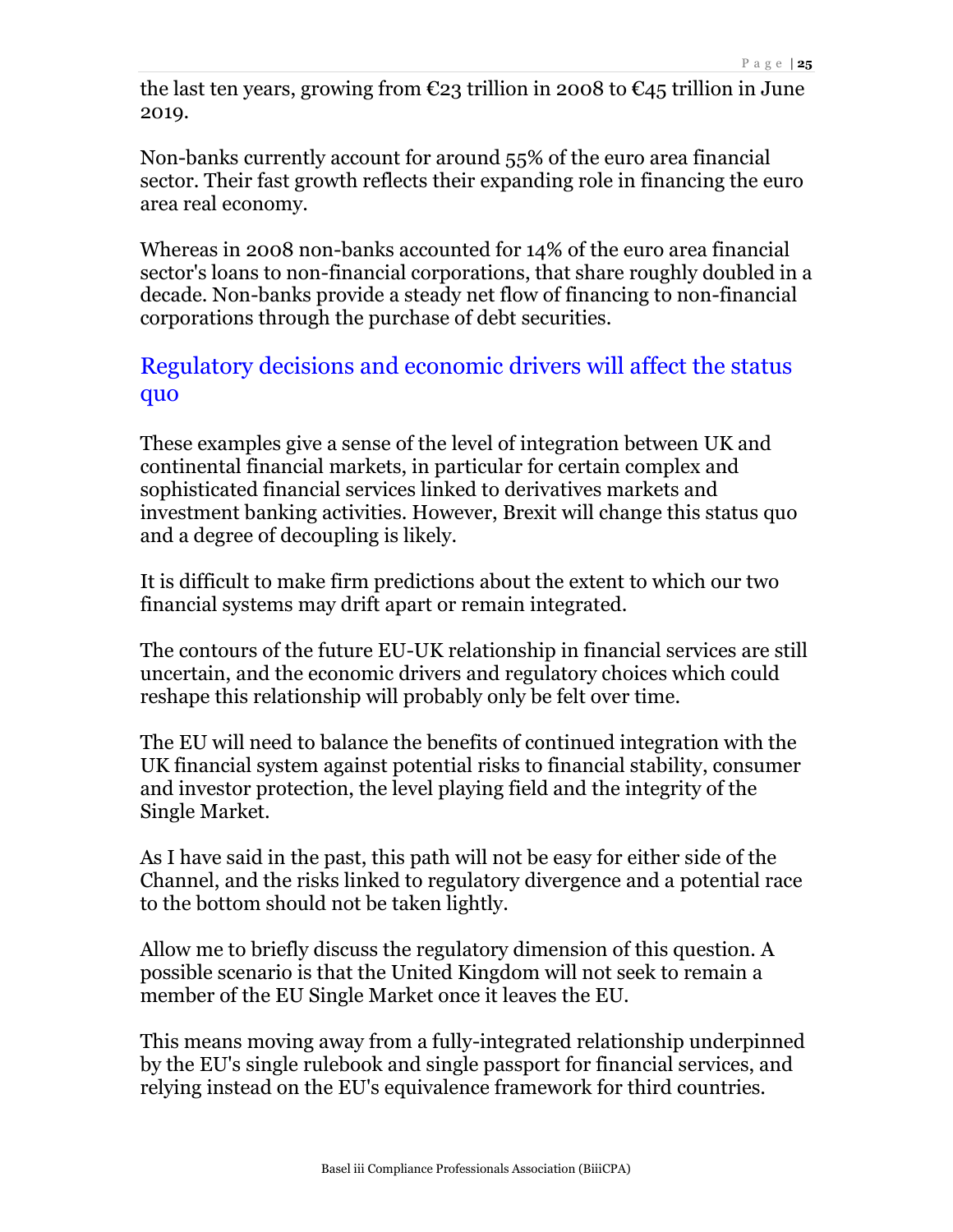For some types of financial activities, this framework allows financial service providers from third countries to continue to serve EU clients provided a number of strict conditions are met.

For example, in the area of central clearing - which I touched upon earlier cross-border market access is widespread: 15 jurisdictions are considered equivalent by the EU and 33 third-country central counterparties (CCPs) are recognised by the European Securities and Markets Authority (ESMA).

At the same time, given the euro area's reliance on UK CCPs, strong safeguards must be put in place to preserve financial stability and a level playing field. In this respect, I am very pleased that EU legislators have adopted a new supervisory framework for CCPs in the European Market Infrastructure Regulation (EMIR 2).

This framework requires third-country CCPs which are critical for the EU to meet EU prudential requirements under ESMA's supervision, with the involvement of the relevant EU central banks. If UK CCPs are to continue to provide euro clearing services on a systemic scale under the equivalence framework, they should be subject to the rigorous application of these safeguards.

In central clearing or other areas such as trading or listing, the extent of continued market access will depend on whether or not a decision is taken to grant equivalence to the United Kingdom. These decisions are beyond the purview of the ECB, and it is not my place to comment on them. Suffice to say that there is no automatic right to equivalence.

For other types of financial activities, no specific regime for accessing EU markets has been established. This is not unusual: most if not all countries place some restrictions on the types of financial services that can be provided across their borders.

There may be good reasons for these restrictions, such as consumer protection or financial stability considerations. In the case of the EU, certain bank lending and deposit-taking activities are not covered by the so-called third-country regimes and so will no longer be able to be provided from the United Kingdom, but will need to be provided from within the EU.

This - together with the fact that equivalence cannot be taken for granted is why many banks have chosen to relocate activities to the EU27, and have been engaged in very detailed discussions with the ECB and other authorities to obtain agreement on their plans.

The ECB expects banks to build up their capabilities in EU27 countries and to implement the agreed relocation plans within the previously agreed timelines.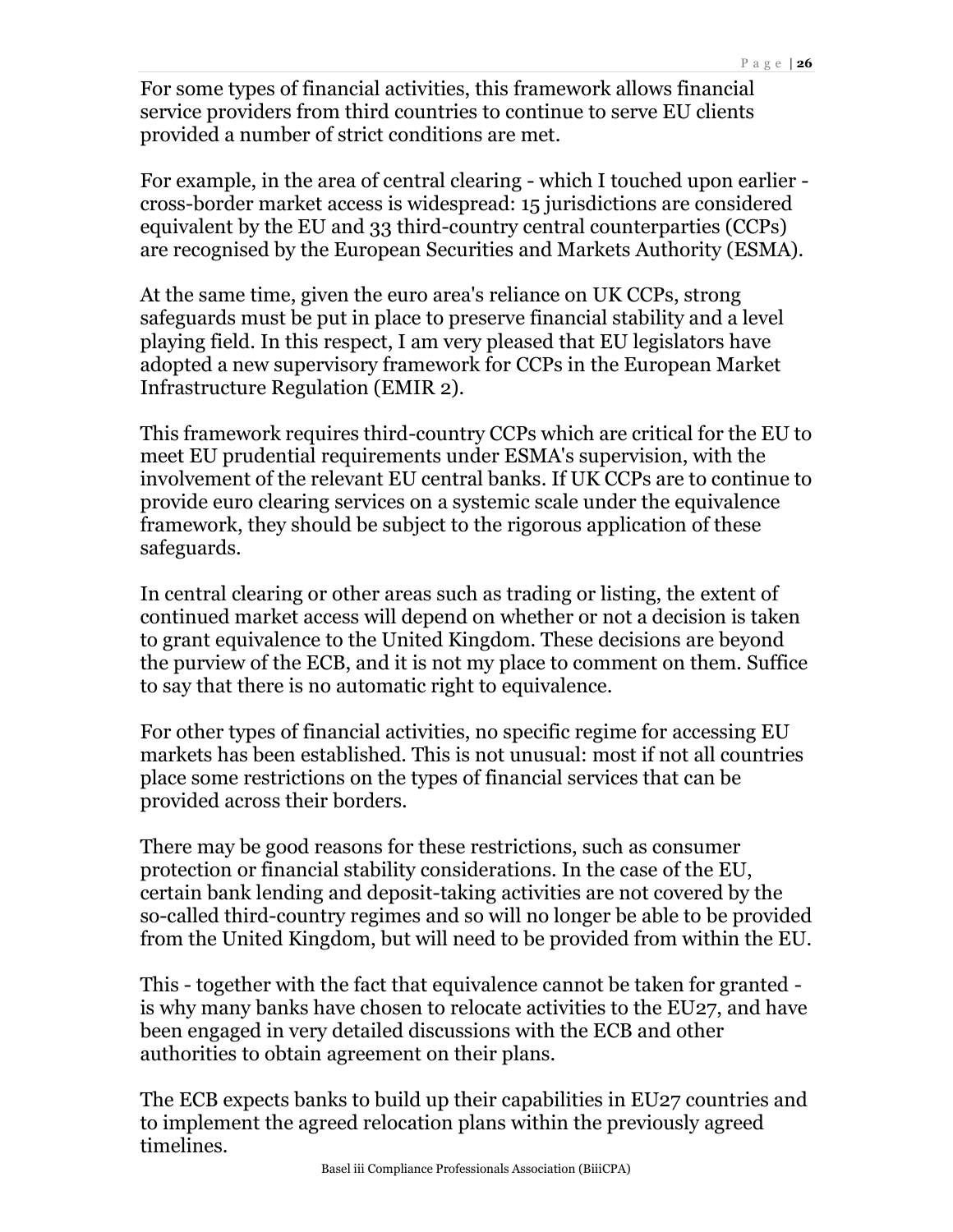### The risks of financial fragmentation

Regulatory drivers - and in particular the end of passporting rights for certain UK-based activities - are already having an effect on the geography of financial centres in the euro area.

According to preliminary evidence, a small number of financial hubs appear to be emerging as a result of the relocation - or plans for relocation - of certain activities.

Most incoming banks have indicated Germany, Ireland, the Netherlands or France as their new main location in the euro area.

This pattern also seems to apply to the relocation of activities beyond banking. Public statements and market intelligence suggest that a sizeable fraction of asset management firms and insurance companies that are relocating activities from the United Kingdom as a result of Brexit have moved to either Ireland or Luxembourg.

And speaking here in Amsterdam, I should note that the Netherlands is attracting a substantial amount of trading platforms, exchanges and fintech companies.

The persistence of such dynamics, and the emergence of a clearly multi-centric euro area financial system, could raise a number of challenges.

In particular, without further progress on banking and capital markets union, a more fragmented financial structure could affect the ability of investors and companies from a country experiencing a negative shock to access investment and funding opportunities in unaffected countries (private risk-sharing).

It could also create regulatory and supervisory challenges: domestic capital markets within the EU are currently subject to national rules and supervision; the differences in regimes could further inhibit the integration of markets and perhaps incentivise regulatory arbitrage.

# Brexit and the need for renewed momentum on the capital markets union and banking union

Indeed, from a global standpoint, European capital markets are too small and fragmented.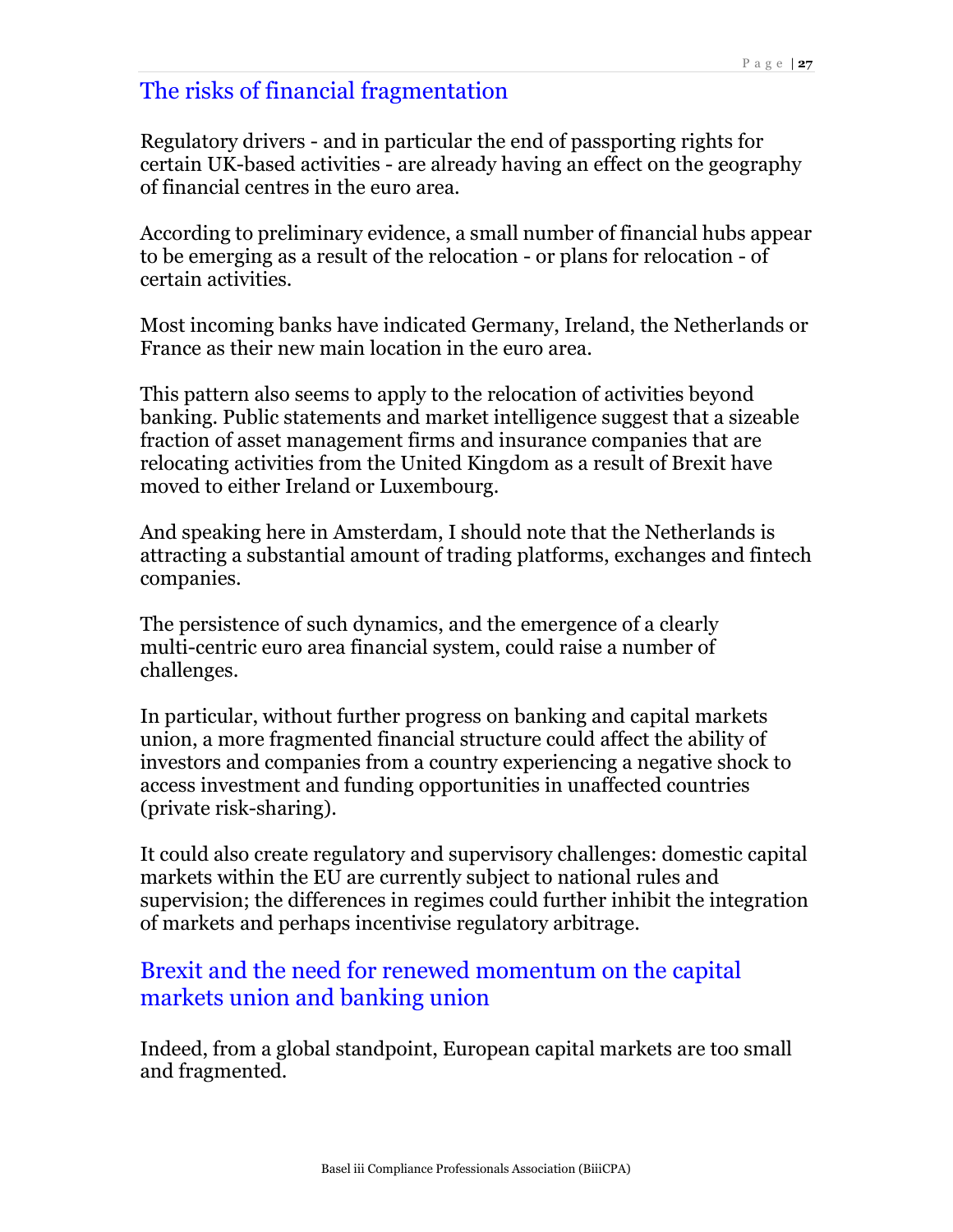The goal of the capital markets union (or CMU) is to develop an ecosystem that will allow the development of strong European financial markets and intermediaries which are able to compete internationally.

This requires designing policies to support the development of markets' size and scope, removing barriers between EU capital markets, expanding sources of funding for companies, and broadening the role of the non-bank financial sector.

Ultimately, a well-developed CMU will increase private risk-sharing, promote financial stability and boost economic growth.

Starting in 2015, the European Commission launched a series of initiatives to stimulate the development and integration of EU capital markets.

On market development, the Commission adopted a set of harmonised rules on securitisation and published its fintech action plan in 2018.

Initiatives on market integration included the review of the European Supervisory Agencies and the covered bond legislative package.

The former aimed to make our system of financial supervision more efficient and effective and also gave the European Banking Authority a coordinating role in the areas of anti-money laundering and terrorist financing.

The latter should foster the development of covered bonds by creating a harmonised EU framework, providing a source of long-term financing for banks and supporting the real economy across the EU.

Despite the efforts of policymakers and market participants, retail investors are far from having embraced investing in capital markets.

While the full impact on the real economy may take time to materialise, it is concerning that the initial ambitions of the plan launched by the European Commission towards the development of a CMU were significantly lowered to enable co-legislators to reach an agreement.

So there is still much to be done on the CMU project and Brexit makes these issues even more pressing.

Let me highlight a few initiatives. First, the European Commission signalled that it would make CMU a centrepiece of the forthcoming legislative agenda and has already set up a high-level forum, composed of experts from different industry sectors, which has started work on proposals for the next CMU Action Plan.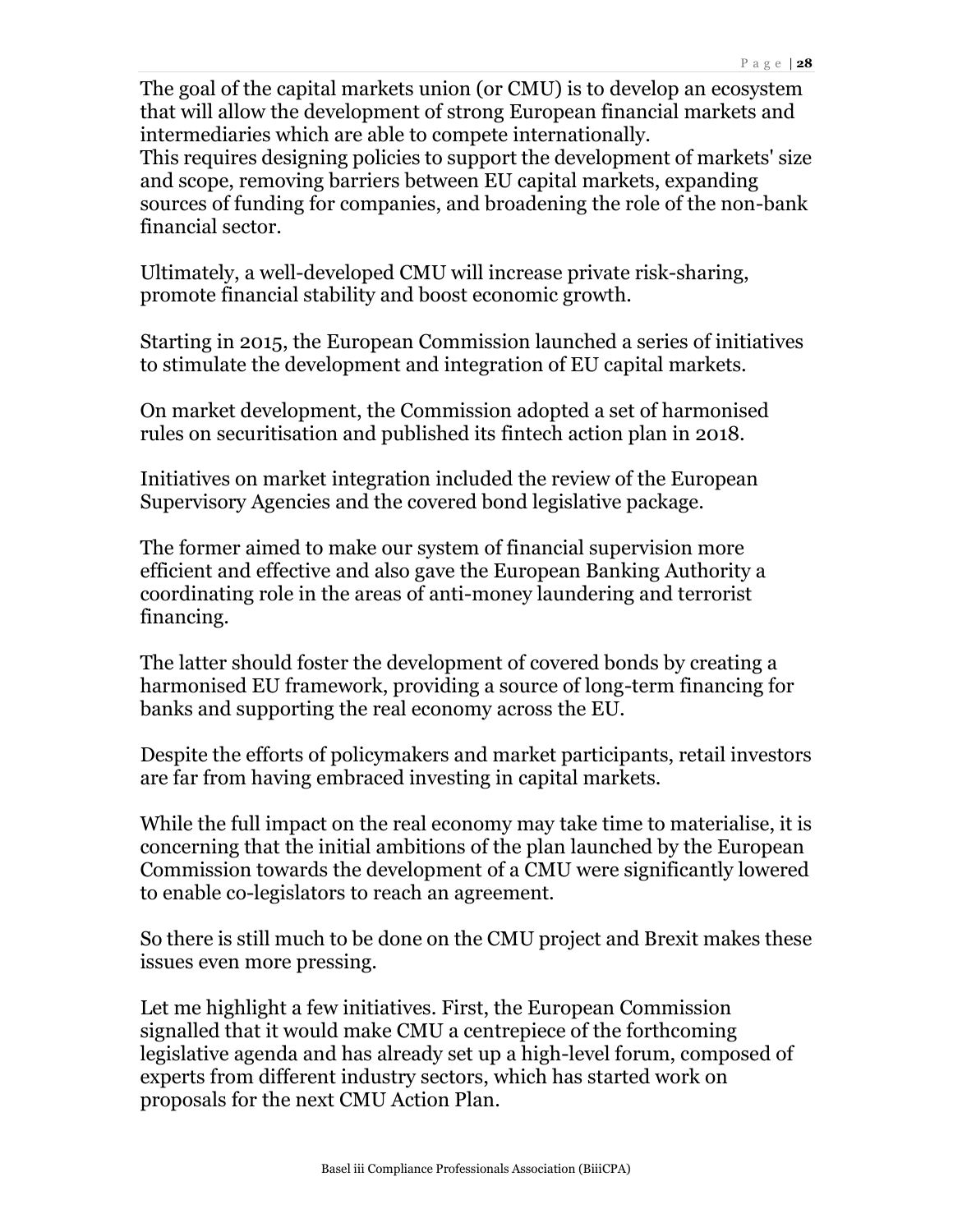Second, a high-level working group created by Germany, the Netherlands and France published a proposal to relaunch CMU in 2019.

This proposal includes recommendations for generating long-term savings opportunities, developing equity markets, enhancing cross-border financial flows, and developing debt, credit and foreign exchange financing tools with a view to increasing the international role of the euro. Last but not least, there have been industry-led initiatives such as the CEPS-ECMI task force on rebranding CMU, which put forward a market finance action plan.

These initiatives provide valuable input for the CMU agenda. Looking ahead, I see two areas where progress is particularly needed.

First, capital markets remain subject to national rules and supervision. This hampers the cross-border provision of services. Further harmonisation, for instance in the area of insolvency and taxation regimes, is needed to foster integration in the euro area.

Second, if the EU27 financial markets deepen, diversify and expand across borders, there would be a clear flipside: these developments would need to be accompanied by sufficient oversight and regulatory tools to avoid regulatory arbitrage or the build-up of risks in certain parts of the system.

In particular, ensuring the resilience of individual institutions is not enough to guarantee the stability of the system as a whole: a macroprudential framework for non-bank financial institutions is necessary for identifying and addressing risks at the system level.

#### The links between the capital markets union and the banking union

Revitalising the CMU agenda will also bring benefits for the completion of the banking union, as banks and markets complement each other in financing the real economy.

We need to ensure that this reinforcing loop is strengthened over the coming years. I would like to highlight three key priorities for the banking union.

First, it is important to operationalise a credible common backstop to the Single Resolution Fund to provide additional confidence in the bank resolution framework. The policy work on this backstop is at a very advanced stage.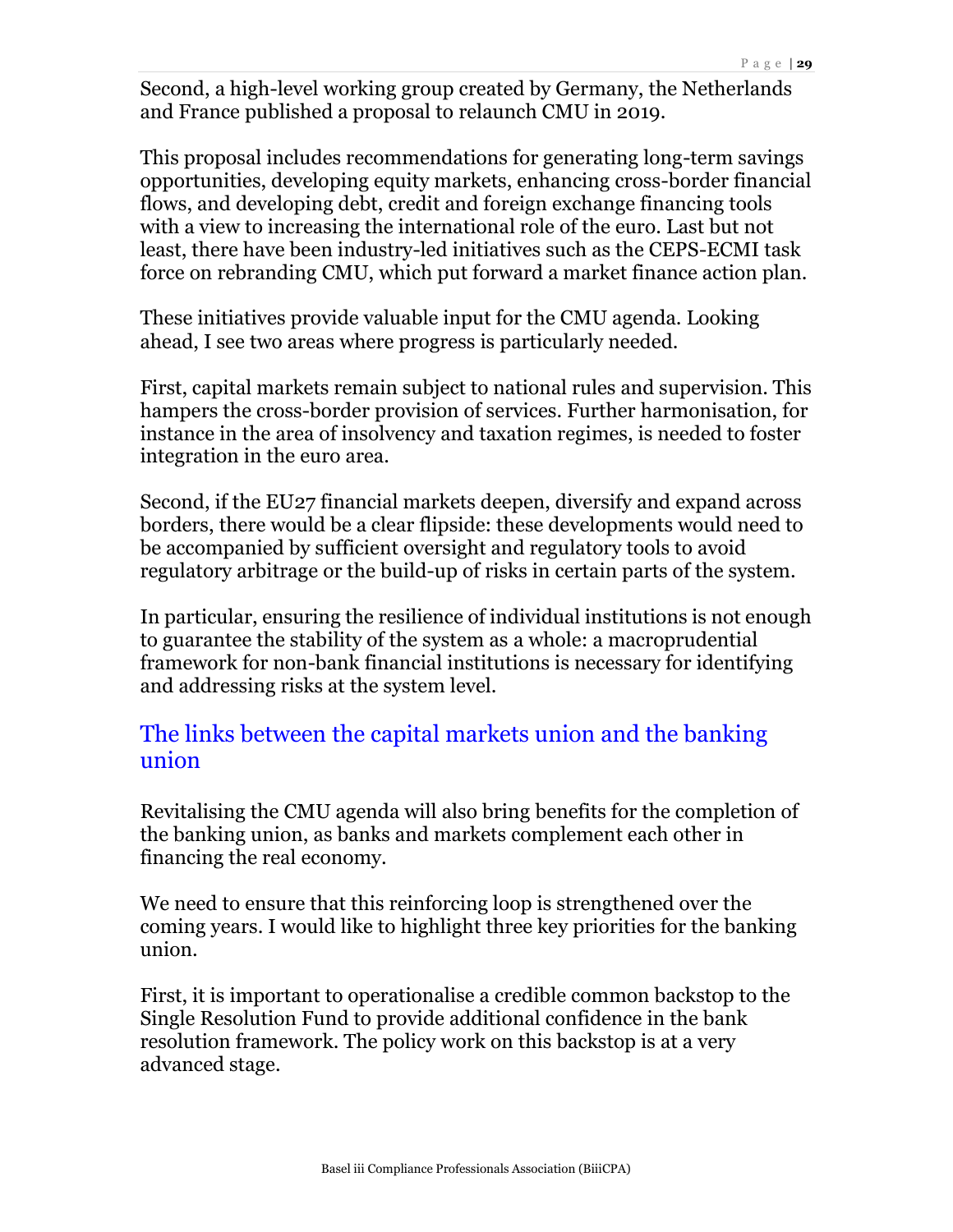Second, in order to close potential liquidity gaps that may still hinder efficient resolution, the outstanding issue of liquidity in resolution needs to be addressed.

Progress is needed in the discussions on potential solutions in order to place the banking union on a par with other major jurisdictions, like the United States and the United Kingdom.

Third, it is crucial to establish a European deposit insurance scheme (or EDIS) to provide uniform protection to depositors within the banking union, regardless of their bank's location, and to help reduce the sovereign-bank nexus.

More efforts are still needed in this regard. Hopefully 2020 will be the year in which the political deadlock on EDIS will be resolved and a clear roadmap adopted, reflecting timelines and conditions for the various stages of EDIS.

#### **Conclusion**

Let me conclude. Today I have explained why Brexit underscores the need to renew our ambition on CMU and complete the work on banking union.

The unifying theme of the priorities that I have outlined today is basically risk-taking and risk-sharing among private agents. In a nutshell, both the capital markets union and the banking union provide a framework that encourages innovation and integration.

Further work on these agendas will enhance the attractiveness of the EU capital markets on the global stage beyond Brexit.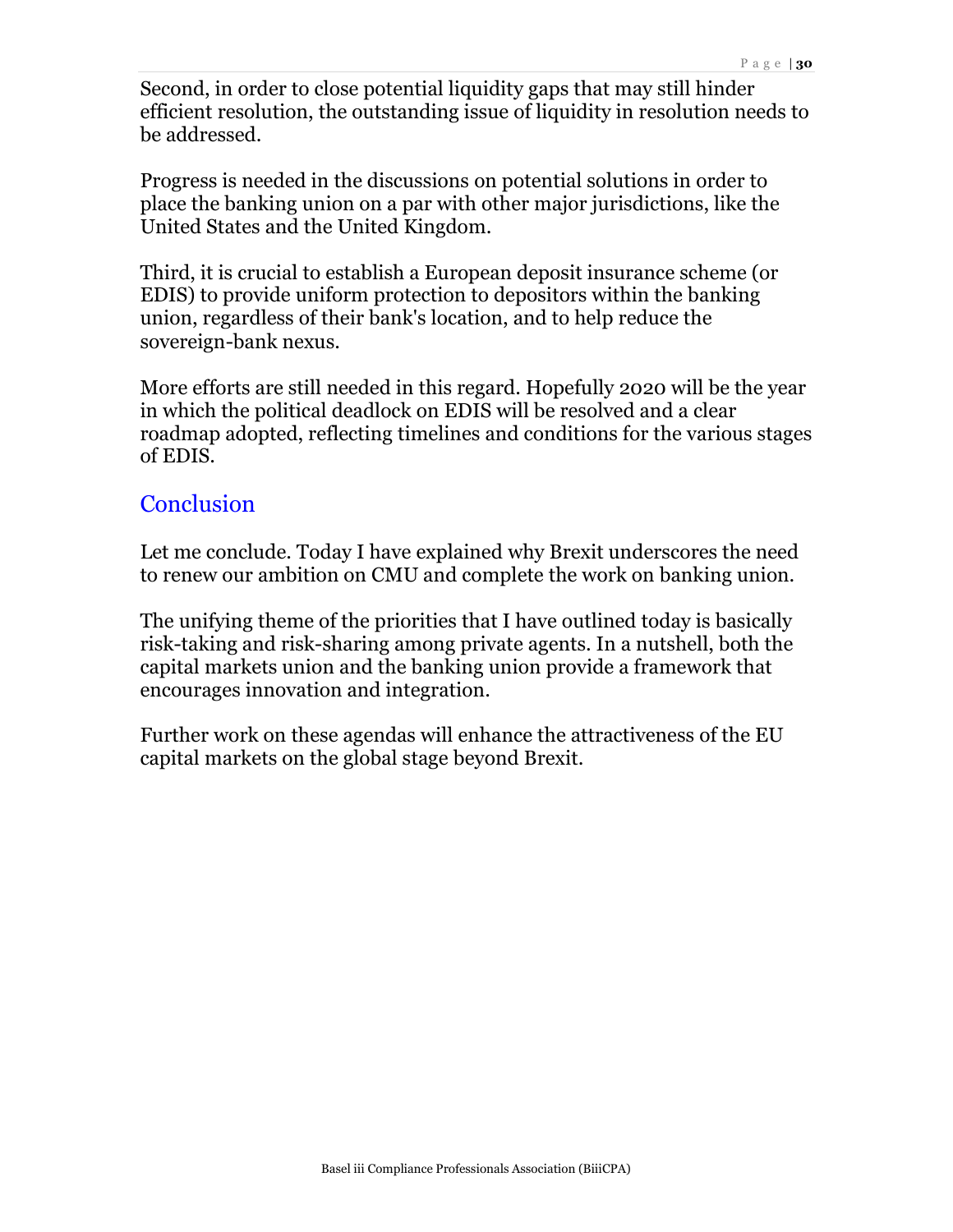#### US economic outlook and monetary policy

Richard H Clarida, Vice Chair of the Board of Governors of the Federal Reserve System, at the C. Peter McColough Series on International Economics, Council on Foreign Relations, New York City.



Thank you for the opportunity to join you bright and early on this January 2020 Thursday morning.

As some of you may know, I am a longtime member of the Council on Foreign Relations and have attended and participated in many such events over the past 20 years, although I will point out that in my previous visits to the dais, I was in the somewhat less demanding position of asking the questions rather than answering them.

I am really looking forward to this conversation, but I would like first to share with you some thoughts about the outlook for the U.S. economy and monetary policy.

The U.S. economy begins the year 2020 in a good place. The unemployment rate is at a 50-year low, inflation is close to our 2 percent objective, gross domestic product growth is solid, and the Federal Open Market Committee's (FOMC) baseline outlook is for a continuation of this performance in 2020.

At present, personal consumption expenditures (PCE) price inflation is running somewhat below our 2 percent objective, but we project that, under appropriate monetary policy, inflation will rise gradually to our symmetric 2 percent objective.

Although the unemployment rate is at a 50-year low, wages are rising broadly in line with productivity growth and underlying inflation. We are not seeing any evidence to date that a strong labor market is putting excessive cost-push pressure on price inflation.

Committee projections for the U.S. economy are similar to our projections at this time one year ago, but over the course of 2019, the FOMC shifted the stance of U.S. monetary policy to offset some significant global growth headwinds and global disinflationary pressures. In 2019, sluggish growth abroad and global developments weighed on investment, exports, and manufacturing in the United States, although there are some indications that headwinds to global growth may be beginning to abate.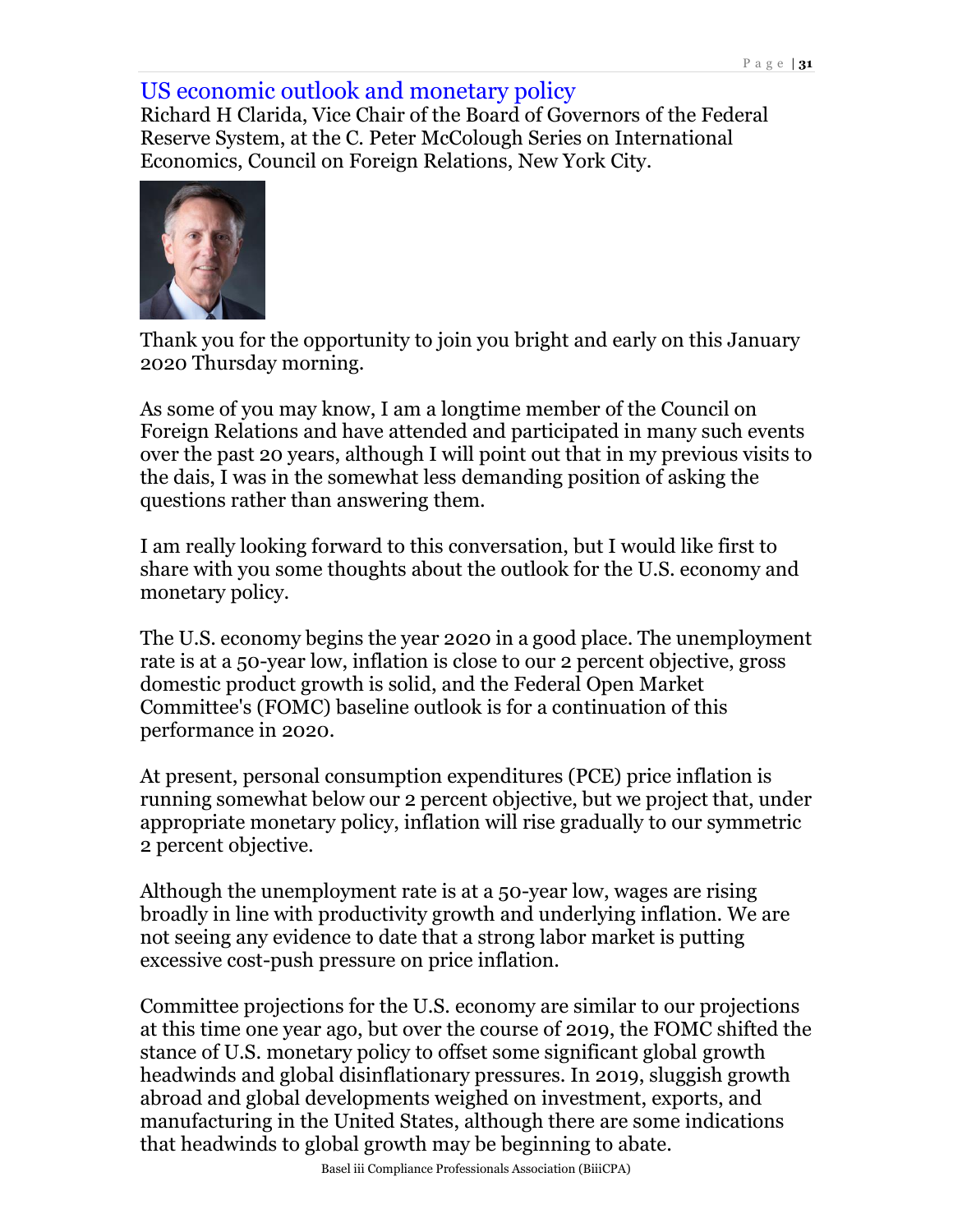U.S. inflation remains muted. Over the 12 months through November, PCE inflation was running at 1.5 percent, and core PCE inflation, which excludes volatile food and energy prices and is a better measure of underlying inflation, was running at 1.6 percent. Moreover, inflation expectations, those measured by both surveys and market prices, have moved lower and reside at the low end of a range I consider consistent with our price-stability mandate.

The shift in the stance of monetary policy that we undertook in 2019 was, I believe, well timed and has been providing support to the economy and helping to keep the U.S. outlook on track.

I believe that monetary policy is in a good place and should continue to support sustained growth, a strong labor market, and inflation running close to our symmetric 2 percent objective.

As long as incoming information about the economy remains broadly consistent with this outlook, the current stance of monetary policy likely will remain appropriate.

Looking ahead, monetary policy is not on a preset course. The Committee will proceed on a meeting-by-meeting basis and will be monitoring the effects of our recent policy actions along with other information bearing on the outlook as we assess the appropriate path of the target range for the federal funds rate.

Of course, if developments emerge that, in the future, trigger a material reassessment of our outlook, we will respond accordingly.

In January 2019, my FOMC colleagues and I affirmed that we aim to operate with an ample level of bank reserves in the U.S. financial system.

And in October, we announced and began to implement a program to address pressures in repurchase agreement (repo) markets that became evident in September.

To that end, we have been purchasing Treasury bills and conducting both overnight and term repurchase operations, and these efforts were successful in relieving pressures in the repo markets over the year-end.

As we enter 2020, let me emphasize that we stand ready to adjust the details of this program as appropriate and in line with our goal, which is to keep the federal funds rate in the target range desired by the FOMC.

As the minutes of the December FOMC meeting suggest, it may be appropriate to gradually transition away from active repo operations this year as Treasury bill purchases supply a larger base of reserves, though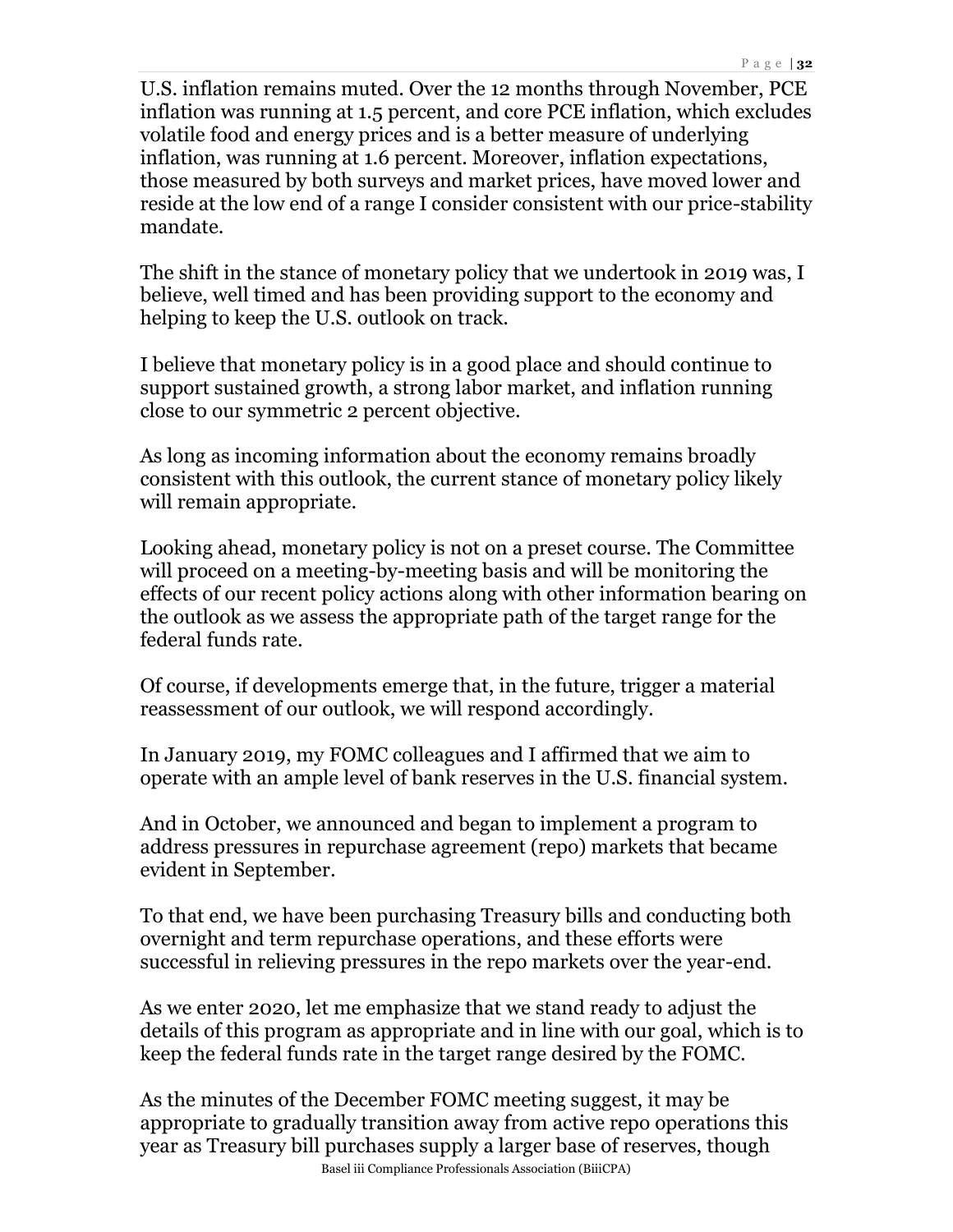some repo might be needed at least through April, when tax payments will sharply reduce reserve levels.

Finally, allow me to offer a few words about the FOMC review of the strategy, tools, and communication practices that we commenced in February 2019.

This review-with public engagement unprecedented in scope for us-is the first of its kind for the Federal Reserve.

Through 14 Fed Listens events, including an academic conference in Chicago, we have been hearing a range of perspectives not only from academic experts, but also from representatives of consumer, labor, community, business, and other groups.

We are drawing on these insights as we assess how best to achieve and maintain maximum employment and price stability. In July, we began discussing topics associated with the review at regularly scheduled FOMC meetings.

We will continue reporting on our discussions in the minutes of FOMC meetings and will share our conclusions with the public when we conclude the review later this year.

Thank you very much for your time and attention. I look forward to the conversation and the question-and-answer session to follow.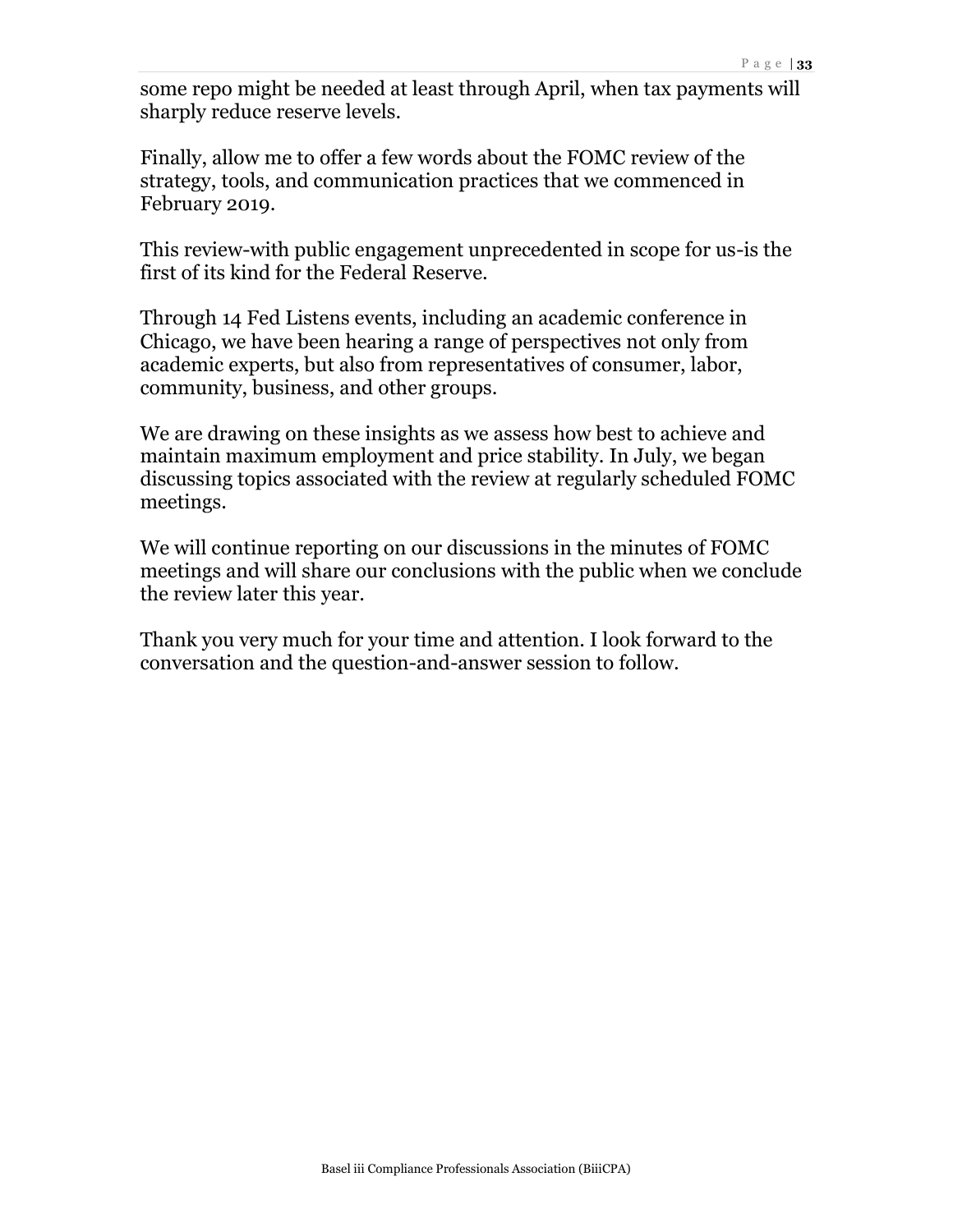#### Disclaimer

The Association tries to enhance public access to information about risk and compliance management.

Our goal is to keep this information timely and accurate. If errors are brought to our attention, we will try to correct them.

This information:

is of a general nature only and is not intended to address the specific circumstances of any particular individual or entity;

- should not be relied on in the particular context of enforcement or similar regulatory action;

is not necessarily comprehensive, complete, or up to date;

is sometimes linked to external sites over which the Association has no control and for which the Association assumes no responsibility;

is not professional or legal advice (if you need specific advice, you should always consult a suitably qualified professional);

is in no way constitutive of an interpretative document;

does not prejudge the position that the relevant authorities might decide to take on the same matters if developments, including Court rulings, were to lead it to revise some of the views expressed here;

does not prejudge the interpretation that the Courts might place on the matters at issue.

Please note that it cannot be guaranteed that these information and documents exactly reproduce officially adopted texts.

It is our goal to minimize disruption caused by technical errors. However some data or information may have been created or structured in files or formats that are not error-free and we cannot guarantee that our service will not be interrupted or otherwise affected by such problems.

The Association accepts no responsibility with regard to such problems incurred as a result of using this site or any linked external sites.